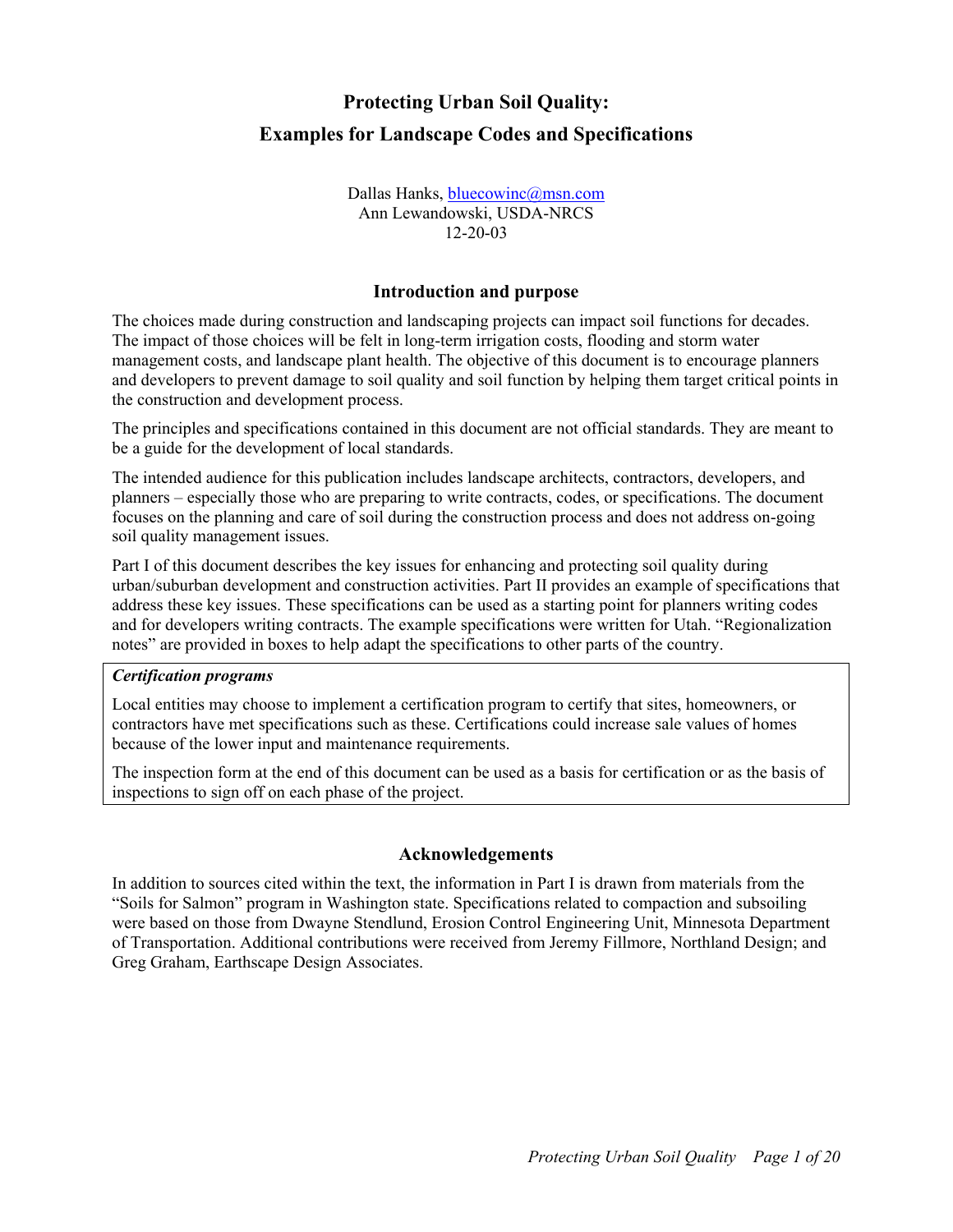#### **Table of Contents**

| $\mathbf{1}$ |  |
|--------------|--|
| 1.1.         |  |
| 1.2.         |  |
| 1.3.         |  |
|              |  |
| 2.1.         |  |
| 2.2.         |  |
| 2.3.         |  |
| 2.4.         |  |
| 3.           |  |
| 3.1.         |  |
| 3.2.         |  |
| 3.3.         |  |
| 3.4.         |  |
| 3.5.         |  |
| 3.6.         |  |
|              |  |
| 4.1.         |  |
| 4.2.         |  |
|              |  |
|              |  |
|              |  |
|              |  |
|              |  |

#### **Equal Opportunity Statement**

The U.S. Department of Agriculture (USDA) prohibits discrimination in all its programs and activities on the basis of race, color, national origin, sex, religion, age, disability, political beliefs, sexual orientation, and marital or family status. (Not all prohibited bases apply to all programs.) Persons with disabilities who require alternative means for communication of program information (Braille, large print, audiotape, etc.) should contact USDA's TARGET Center at 202-720-2600 (voice and TDD).

To file a complaint of discrimination write USDA, Director, Office of Civil Rights, Room 326-W, Whitten Building, 14th and Independence Avenue, SW, Washington, DC 20250-9410 or call 202-720-5964 (voice or TDD). USDA is an equal opportunity provider and employer.

#### **Disclaimer**

Trade names are used solely to provide specific information. Mention of a trade name does not constitute a guarantee of the product by the U.S. Department of Agriculture nor does it imply endorsement by the Department or the Natural Resources Conservation Service over comparable products that are not named.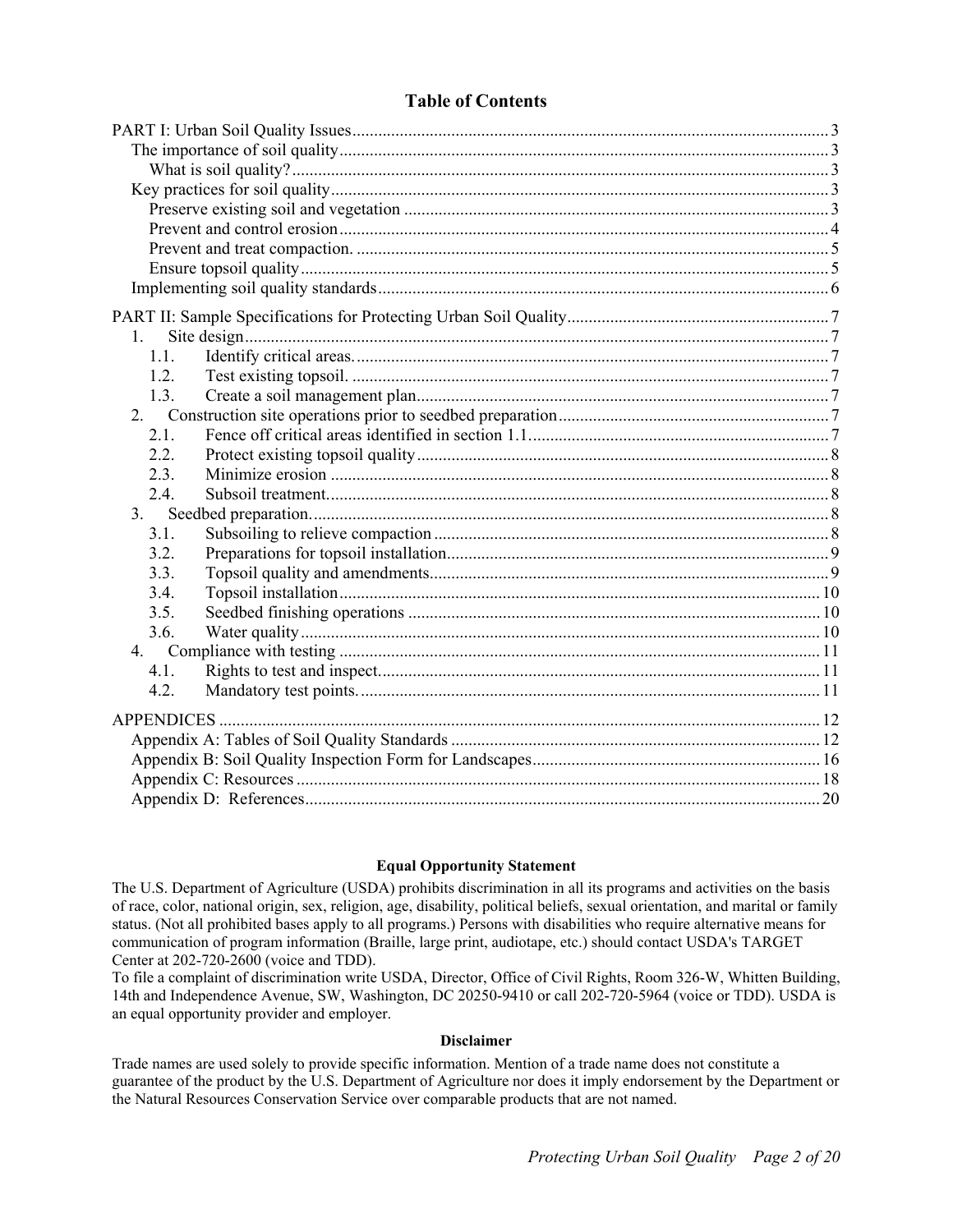# <span id="page-2-0"></span>**The importance of soil quality**

#### **What is soil quality?**

Healthy soil performs valuable functions that we often take for granted. Soil quality is the ability of soil to perform these functions:

- Effectively cycling nutrients, making nutrients available to plants, and minimizing leaching of nutrients into ground and surface water.
- Minimizing runoff and erosion and maximizing water-holding capacity so water enters the soil and is available for plant growth. Healthy soil helps reduce surges of storm water by efficiently taking up and storing water.
- Adsorbing and filtering excess nutrients, sediments, and pollutants so water does not carry these contaminants to groundwater or surface water.
- Providing a healthy rooting environment and creating habitat for diverse plants, animals, and microbes living in and above the soil. In this way, healthy soil supports vigorous plant growth, suppresses many plant diseases, and reduces the costs of caring for turf and landscape plantings.
- Providing a stable foundation for structures. Soil stability can mean a compacted subsoil under buildings and roads, and healthy soil and vegetation next to structures to prevent sliding and erosion. Obviously, the ideal soil parameters for supporting roads and houses are different than the ideal parameters for good plant growth and hydrology.

Many common development practices severely damage the long-term ability of soil to function. Often, large tracts of land are cleared of vegetation and left bare and unprotected for extended periods. The valuable topsoil erodes away or may be deliberately removed. Heavy equipment is driven over much of the soil, causing long-term deep compaction that reduces the ability of soil to absorb and hold water, and the ability of roots to penetrate through the soil. The layer of topsoil and sod placed on top of the compacted subsoil may be too thin to support healthy turf and landscape plants. The plantings require frequent fertilizer applications and irrigation because the soil cannot hold adequate water and nutrients.

Much of this damage can be prevented by preserving existing soil and vegetation if it is healthy (functioning well), limiting construction traffic to as small a portion of the development tract as possible, and ensuring adequate topsoil quality and depth.

# **Key practices for soil quality**

Efforts to improve soil function in urban and suburban settings should address the following four objectives.

# **Preserve existing soil and vegetation**

*Why?*

Restoring soil functions lost during construction is critical, but can never fully recreate the structure and function of natural soil. Where healthy soil and trees are present, it is more effective to preserve existing soil. Soil is not just a random mixture of mineral and organic particles. It has structure and porosity and a complex biological community that develops over long periods of time. Soil structure is important to hydrologic function of soil. Soil biology is important to nutrient cycling. Much of this physical and biological structure is lost when soil is moved. By protecting patches of healthy soil and vegetation, soil functions are preserved and soil flora and fauna can later repopulate the neighboring disturbed areas.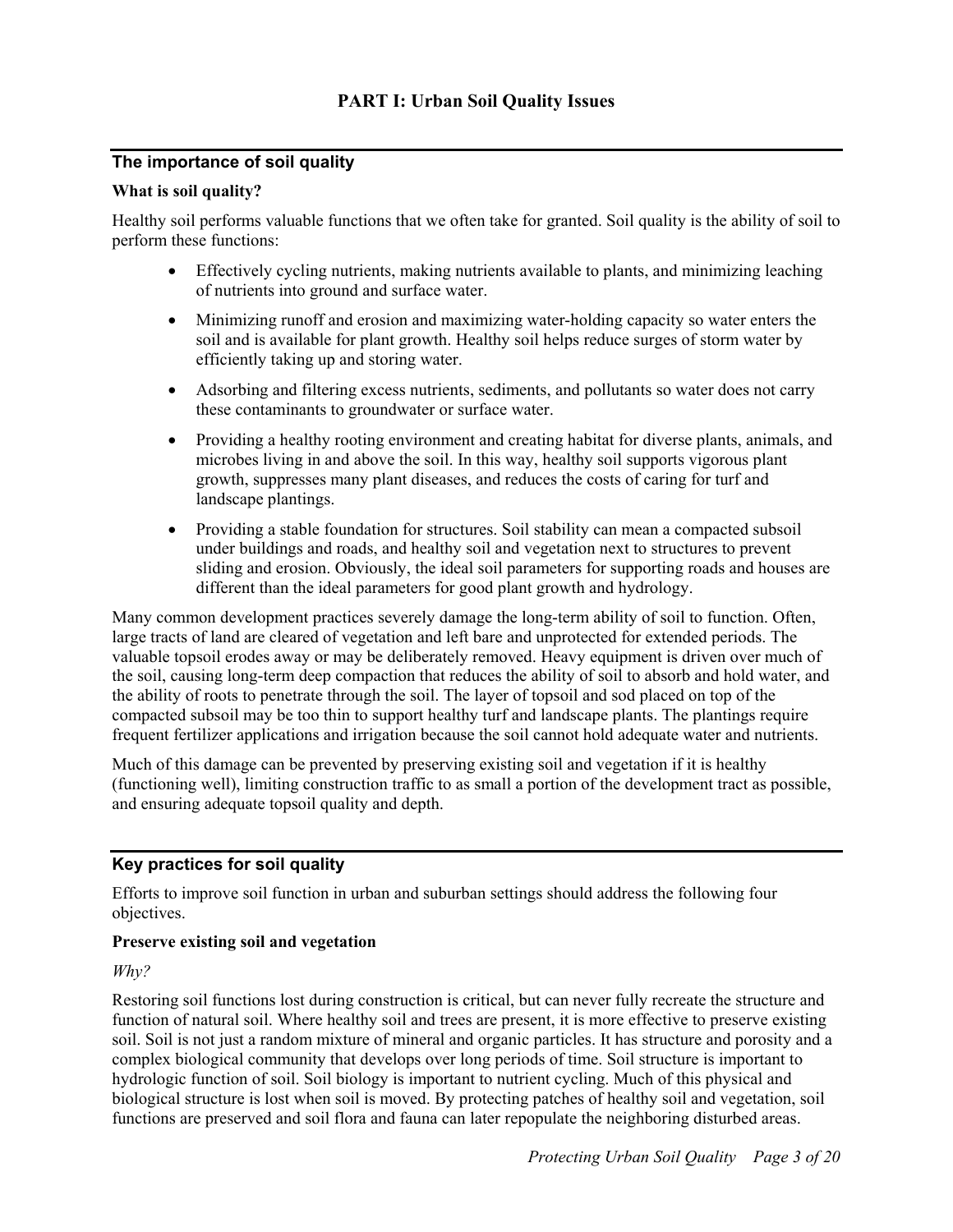# <span id="page-3-0"></span>*How?*

Good soil management planning should be part of the earliest stages of construction planning.

- While examining soil types and interpretations, note whether soils are natural or highly disturbed.
- Identify critical areas such as steep slopes, waterways for peak flow, and vegetated buffers along streams, lakes, and wetlands.
- Consider how water will flow off of the planned impervious surfaces (roofs, pavement), and where the water could be absorbed.
- Determine which trees and other healthy vegetation can be preserved.
- Test the soil to determine its existing depth and quality and decide what treatments are appropriate.
- Based on these observations, make a soil management plan that divides the area into:
	- 1. Protected zones where existing soil and vegetation will not be disturbed.
	- 2. Zones that will be amended or treated with minimal disturbance.
	- 3. Zones where construction traffic will be allowed.
	- 4. Space for stockpiling topsoil and imported amendments.

Make the first two zones as large as possible and fence them off from construction traffic.

- Plan to strip off and stockpile existing topsoil from the areas that will be impacted by construction activities. In rare cases, subsoil has desirable properties for plant growth and can be mixed with topsoil. Normally, however, the existing topsoil should not be mixed with or buried by subsoil.
- Specify the amount and type of compost and other amendments needed.

# **Prevent and control erosion**

# *Why?*

During construction, erosion and compaction are typically the two most serious threats to soil quality. Erosion removes topsoil and exposes subsoil that is less suitable for plant growth. It reduces soil organic matter levels, making soil more susceptible to compaction and further erosion, and reducing nutrient levels and nutrient holding capacity. Erosion disrupts soil structure and soil biological communities. Eroded soil and runoff carries excess nutrients, pollutants, and sediments to surface waters. Sedimentation buries topsoil and causes expensive damage to ditches and streams.

These on-site and off-site damages are often expensive or impossible to fix completely. Prevention is worthwhile.

# *How?*

An erosion and sedimentation plan is an important component of a construction project 1) because of the potential for severe erosion damage during construction and 2) because the development itself changes the long-term susceptibility of the site to erosion. The erosion and sediment control planning process is described in Craul (1999, pp. 260-273).

Many standards for sedimentation control already exist and describe effective use of barriers to slow and capture overland flow. The specifications in this document focus on protecting the soil surface to prevent the initial detachment and transport of soil particles. (NRCS Practice Standards are indicated in parentheses.)

- Plan the development to fit the site.
- Minimize the length of time that soil is left bare and unprotected. Especially avoid bare soil during periods of seasonally high precipitation or wind. Provide special protection to critical areas such as steep slopes and stream borders.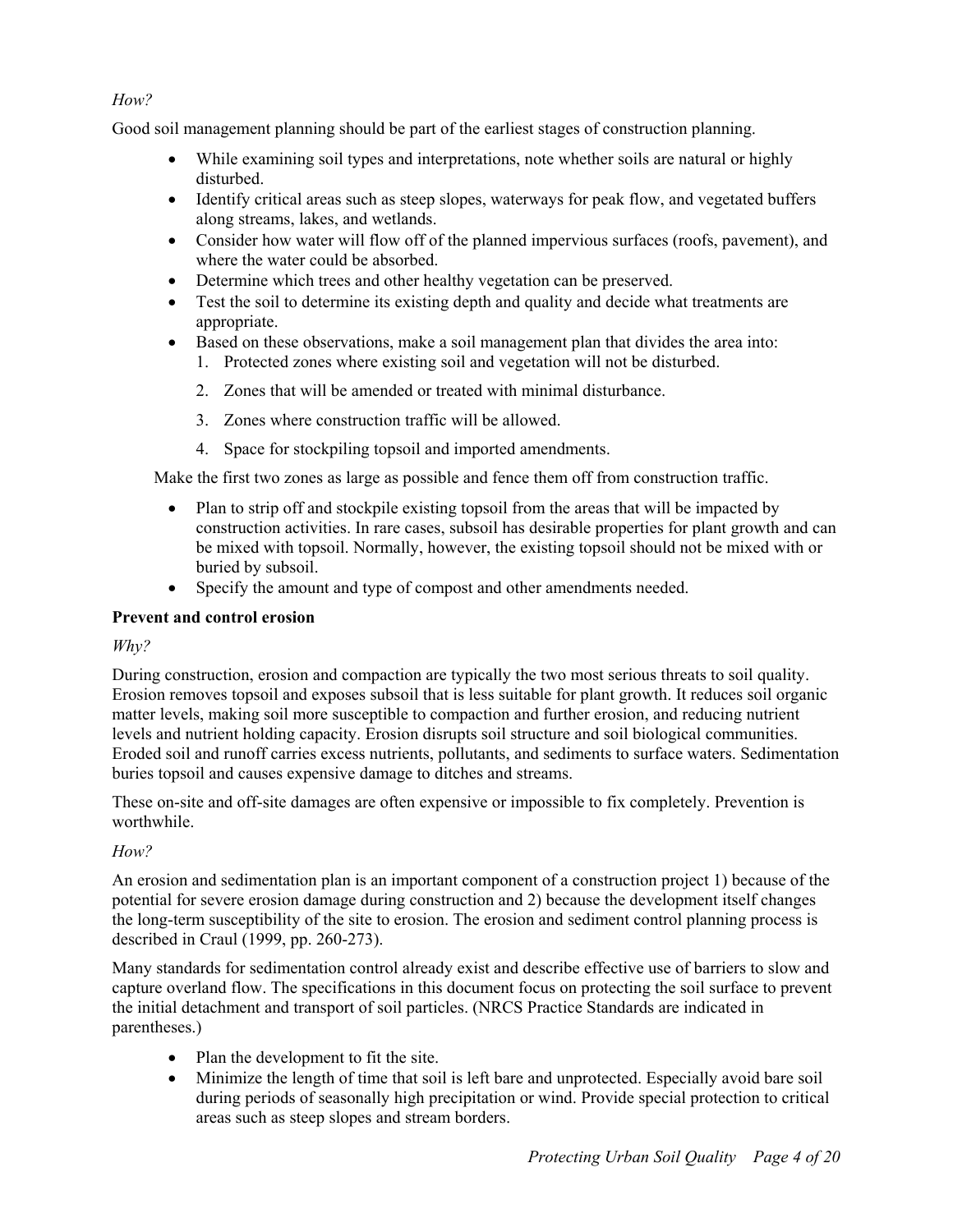- <span id="page-4-0"></span>• Clear only those areas where construction will begin soon. Avoid creating large expanses of cleared areas.
- Plant temporary vegetation to hold soil in place. (Critical area plantings (342), Cover crops  $(340)$
- Use compost berms and blankets to prevent soil movement, and silt and sand fences to capture overland flow.
- Use mulch for temporary erosion control and as part of the final landscaping plan. (Mulching, (484))

# **Prevent and treat compaction.**

#### *Why?*

For practical purposes, compaction is permanent. This is especially true of deep compaction caused by heavy construction equipment driving across soil even once. Annual freeze-thaw cycles are not adequate to relieve deep compaction. Compaction increases soil strength and therefore is valuable under roads and other structures. However, compaction also restricts root growth and interferes with air and water flow through soil. These changes impact soil drainage and reduce the ability of plants to acquire water and nutrients and to withstand drought. Trees are especially sensitive to compaction and low soil oxygen levels. The impact on tree health of construction-caused compaction may not become obvious until a few years after the construction.

#### *How?*

- Traffic control is critical for preventing compaction. Ensure that some parts of the landscape are left free of traffic to ensure good water absorption and drainage.
- Compaction down to 20 inches can often be treated with ripping (subsoiling) before applying topsoil or planting. Reducing compaction to 1400kPa or less is a reasonable standard. The strength of a typical soil after construction may be 6000kPa. The limit of root growth is defined as 3000kPa, but roots are restricted at much lower levels. Subsoiling is only effective if done correctly on adequately dry soil, and if no subsequent traffic recompacts the soil. Some common tillage tools should not be allowed because they are too shallow (e.g. disk, chisel plow), can compact



the soil just beneath the depth of tillage (e.g. disk), or are not built to pull through densely compacted layers (e.g. spring-loaded equipment).

If deep subsoiling is planned, consider the location of utility lines, tree roots, and potential archeological artifacts.

• Compaction that is less severe than that created by heavy construction equipment can be remedied with the use of deep-rooted perennials rather than subsoiling. However this approach takes several years.

# **Ensure topsoil quality**

# *What is topsoil?*

Soil is not dirt. Dirt is analogous to weeds – it is misplaced material. Soil is a complex structure built of four main components – air, water, minerals, and organic matter. Balance among these components is necessary for soil to function properly. Ideally, soil is about half minerals and organic matter and about half pore spaces. The pore spaces allow for the flow of air and water through soil, and are habitat for microscopic organisms that are essential to healthy plant growth.

# *How to ensure topsoil quality?*

• If healthy soil and vegetation exists on site, the best option is to protect as much as possible from impacts of construction.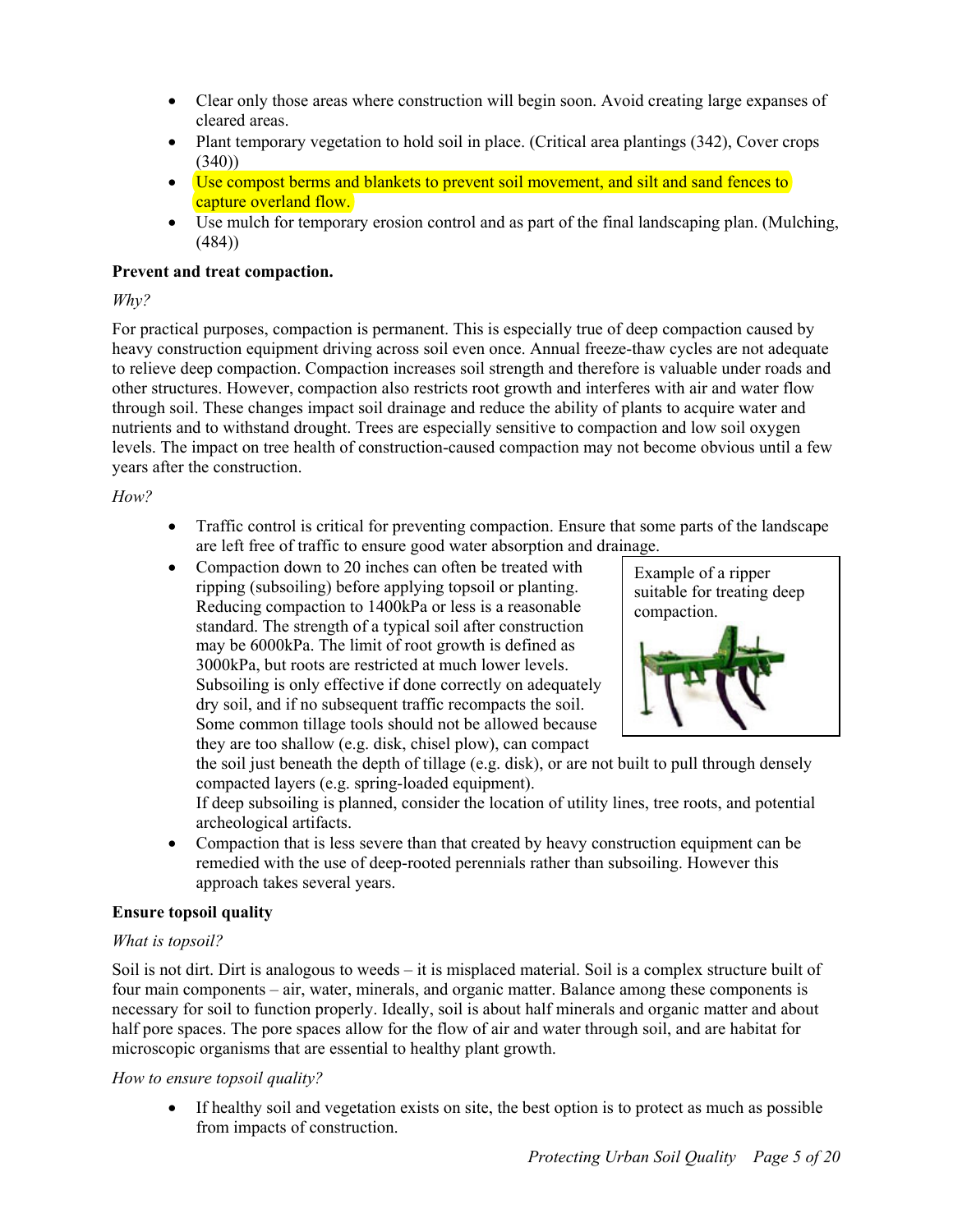- <span id="page-5-0"></span>• For areas that must be disrupted, the final topsoil should meet the parameters described in Table 1. Adequate depth and organic matter are especially important.
- Testing of soil and amendments is essential for ensuring a quality end product. Soil tests are necessary to identify problems such as salinity or extreme pH, and to determine the appropriate amounts of added lime, fertilizer, compost, and other amendments.
- Amend generously with compost. This is important for good plant growth, water uptake, and water storage. The optimal level of soil organic matter (SOM) depends somewhat on climate and desired use. In most cases, the required level for urban/suburban uses should be set higher than SOM levels found in native or agricultural soils.
- Both subsoil and topsoil must be free of excessive compaction to allow good root growth and water permeability. Subsoiling is often necessary to relieve compaction after construction and before topsoil application.
- Topsoil must be applied in such a way that it is "bonded" or "zipped" with the underlying soil so water can flow freely from one layer to the other. This bonding can be accomplished by applying two to three inches of topsoil, tilling it into the underlying soil, and then applying the remaining topsoil.
- If irrigation water will come from a source other than a municipal water supply, a simple water test should be used to determine its suitability for irrigation. If inorganic fertilizers will be used, consider promoting injection pump fertigation systems, which can efficiently deliver minimal amounts of nutrients at the precise time and location in the root zone for optimal plant growth. Injection pump fertigation is the preferred equipment if acidic liquid fertilizers will be applied to lower the pH of alkaline soils.
- Applying and maintaining a mulch layer is important for protecting the soil and providing an annual supply of fresh organic matter for the soil. Mulch prevents soil crusting, reduces evaporation, moderates temperature extremes, controls erosion, and creates a habitat for a healthy soil biological community.

# **Implementing soil quality standards**

Part II provides sample language for specifications. It can be used as a template to write local contracts, codes, guidelines, or standards. See the list of resources for other examples.

Many contractors and developers are unaware of or disinterested in the significant long-term economic impacts of common construction practices. Therefore, any effort to improve urban hydrology and soil quality must include a persistent education component. Homebuyers need to learn that careful construction can substantially reduce long-term maintenance costs associated with irrigation, fertilizer, and plant replacement. Planners need to understand that preserving soil function will pay off in more effective and less expensive stormwater management systems. Builders need to know the direct cost savings of applying these practices such as easier planting, better initial plant growth, fewer callbacks to replace dead plants, and happier customers who will sell the next job.

Multiple site inspections are a key part of ensuring correct soil treatment. Use inspections to educate and to ensure optimal resource conservation and plant growth. Inspections should include tests of all soil and soil amendments. These tests provide the information needed to decide how to amend the soil and to ensure that delivered amendments are what was ordered and paid for. Inspectors should be present to ensure the correct implementation of key processes, including subsoiling and topsoil installation.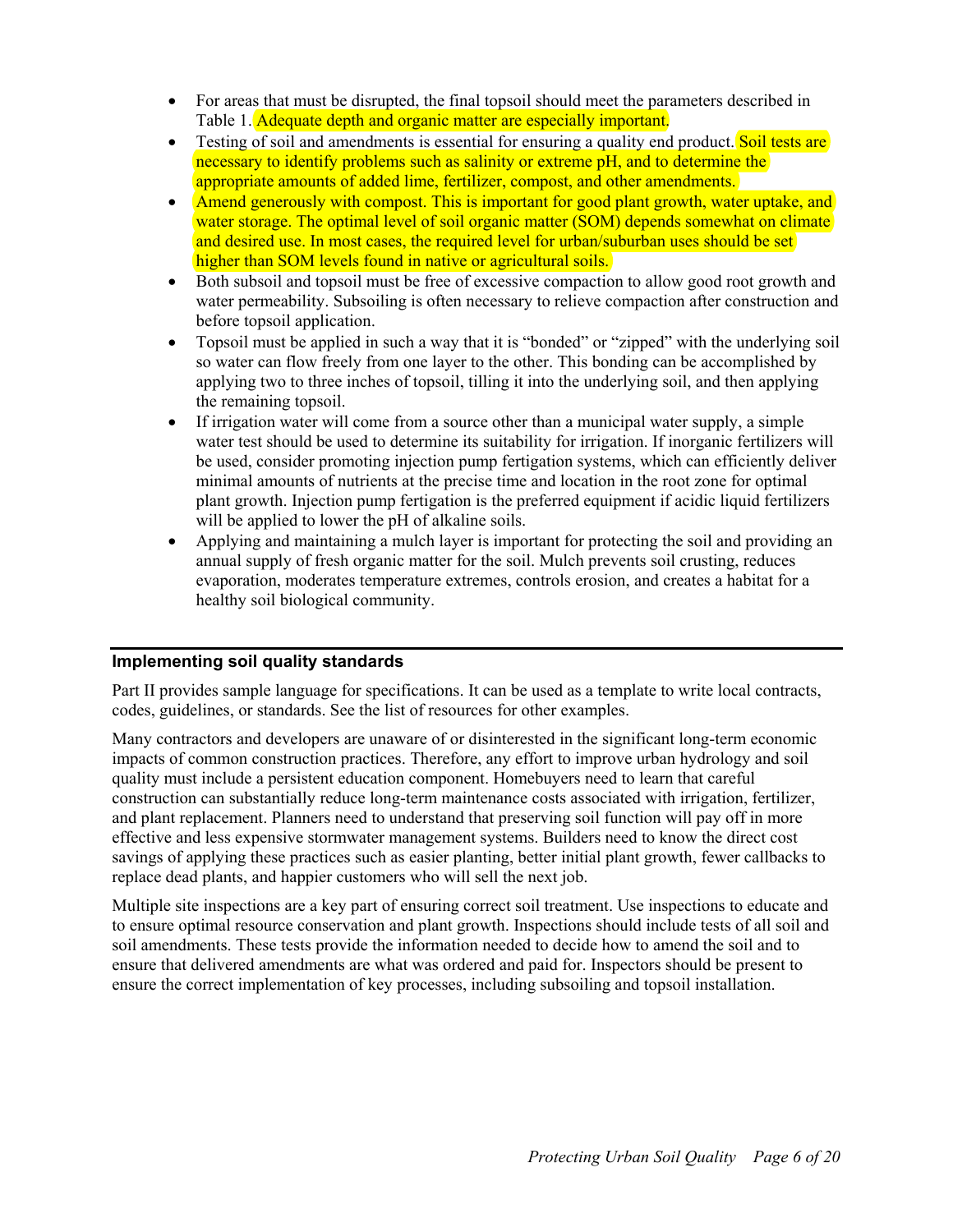# **PART II: Sample Specifications for Protecting Urban Soil Quality**

#### <span id="page-6-0"></span>**1. Site design**

1.1. Identify critical areas.

> Identify areas that are critical to landscape functions such as managing water flow. Critical areas include but are not limited to existing watercourses, drainage routes, wetlands, and riparian areas; collection areas from impervious roofs and roads; steep or erosion-prone areas; and established, desirable vegetation such as mature trees. Plan to prevent damage to these areas during construction.

- 1.2. Test existing topsoil.
	- 1.2.1. Standards: A complete horticultural soils analysis will be conducted on the topsoil for the site before excavation begins. Owner's representative will analyze the soil and make the determination as to its quality according to criteria listed in Table 1 of this document. If topsoil is to be used on project for vegetative growth, it must meet minimum specifications defined in Table 1. Owner reserves the right to refuse or require amendment of any topsoil that does not meet the specifications in Table 1.
	- 1.2.2. Method: Owner's representative will take topsoil samples concurrently with the geotechnical engineering samples. One soil sample will represent a maximum of 3 undisturbed acres of on-site topsoil, or wherever surface soil conditions obviously change. The soil sample shall comprise 10 representative core samples taken in a random zig-zag pattern across the 3 acres to be represented. The core samples will be obtained and placed in a



container using a  $\frac{3}{4}$ -inch soil probe (Figure 1). The cores samples shall be mixed thoroughly and a quart of the mixed core samples shall be preserved for analysis purposes.

- 1.2.3. Cost of this testing will be paid by Contractor.
- 1.3. Create a soil management plan

The plan will include a map and will specify:

- 1.3.1. those areas that will be fenced off and protected from the impacts of construction,
- 1.3.2. required soil amendments and treatments,
- 1.3.3. measures for controlling erosion and sedimentation during construction,
- 1.3.4. how stormwater and erosion will be controlled in the final landscape, by maximizing on-site infiltration and absorption of water, and by protecting soil through the use of vegetative and mulch covers.

# **2. Construction site operations prior to seedbed preparation**

- 2.1. Fence off critical areas identified in section 1.1.
	- 2.1.1. Restrict heavy equipment traffic and stockpiles of materials to as small an area as is practical.
	- 2.1.2. Trees shall be fenced off to a distance of 1.5 times the radius of the drip line.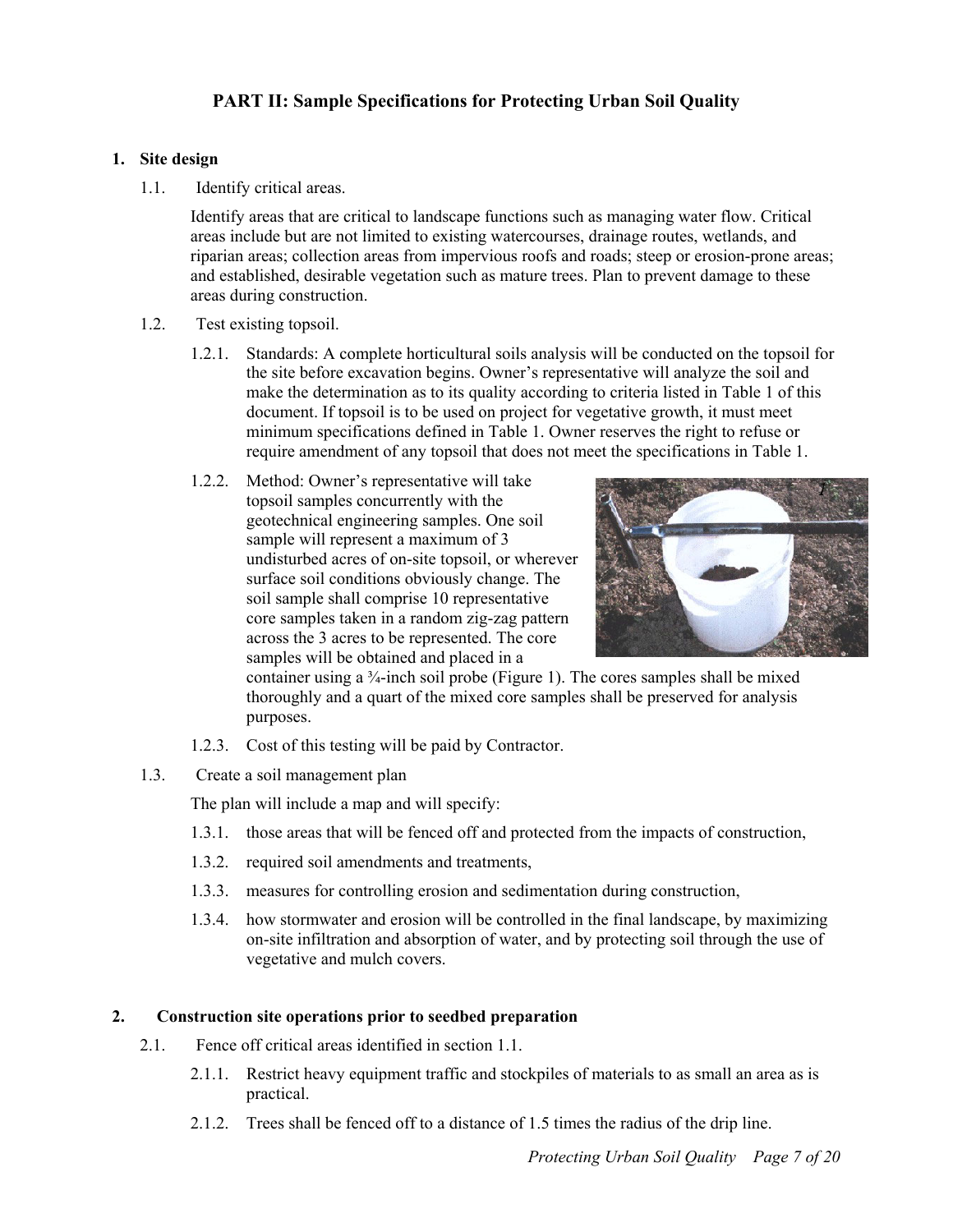- <span id="page-7-0"></span>2.1.3. Areas to be vegetated will be fenced off and designated as non-traffic areas.
- 2.1.4. Designate areas for disposal of construction materials, and stockpiles of subsoil and topsoil. Materials cannot be placed anywhere else.
- 2.2. Protect existing topsoil quality
	- 2.2.1. Excavation companies on site will protect topsoil quality and manage soil movement, such that they will not integrate soil not meeting topsoil criteria into designated topsoil stockpiling area.
	- 2.2.2. If existing on-site soil fails in any of the requirements listed in Table 1, Contractor must remove soil from vegetative growth areas, or amend soil to meet specifications of Table 1, and/or import topsoil that meets the criteria. This work shall be in the contract and the Contractor will not be compensated for it on a Time and Materials basis. See section 3.3.
- 2.3. Minimize erosion
	- 2.3.1. Avoid excavation during periods of high rain or wind.
	- 2.3.2. Necessary silt or sand fences shall be erected as directed by local building ordinances.
	- 2.3.3. Excavate only areas that will be built on or planted immediately.
	- 2.3.4. Use temporary seeding to protect bare ground with inert or sterile hybrid grasses that will not produce viable seed.
	- 2.3.5. As needed, establish stable grades for water conveyance channels and ditches, armored with gravel or cobble. Or establish drop structures, detention ponds, or stabilized outlets.

#### *Regionalization notes*

In humid parts of the country, water conveyance channels may be lined with vegetation instead of cobbles.

- 2.3.6. All areas involved in or disturbed by the construction shall be finished in reasonably close conformity with the established lines and grades.
- 2.3.7. Earthwork and topsoil operations shall be correlated as closely with the grading operations so as to permit completion of erosion control items at the earliest practicable time.
- 2.4. Subsoil treatment.
	- 2.4.1. Excavated soil. All soils excavated for foundations or sidewalks that are B horizon (subsoil) soils shall be moved to non-plant growth area, or amended to meet all specifications in Table 1.
	- 2.4.2. Topsoil covering operations shall be carried out as soon as possible after the subsoil has been finished to grade on any significant area.
	- 2.4.3. Before topsoil is placed, all areas that receive plantings will meet compaction specifications in Section 3.1.

#### **3. Seedbed preparation.**

- 3.1. Subsoiling to relieve compaction
	- 3.1.1. Before the time the topsoil is placed and preferably when excavation is completed, the subsoil shall be in a loose, friable condition to a depth of 20 inches below final topsoil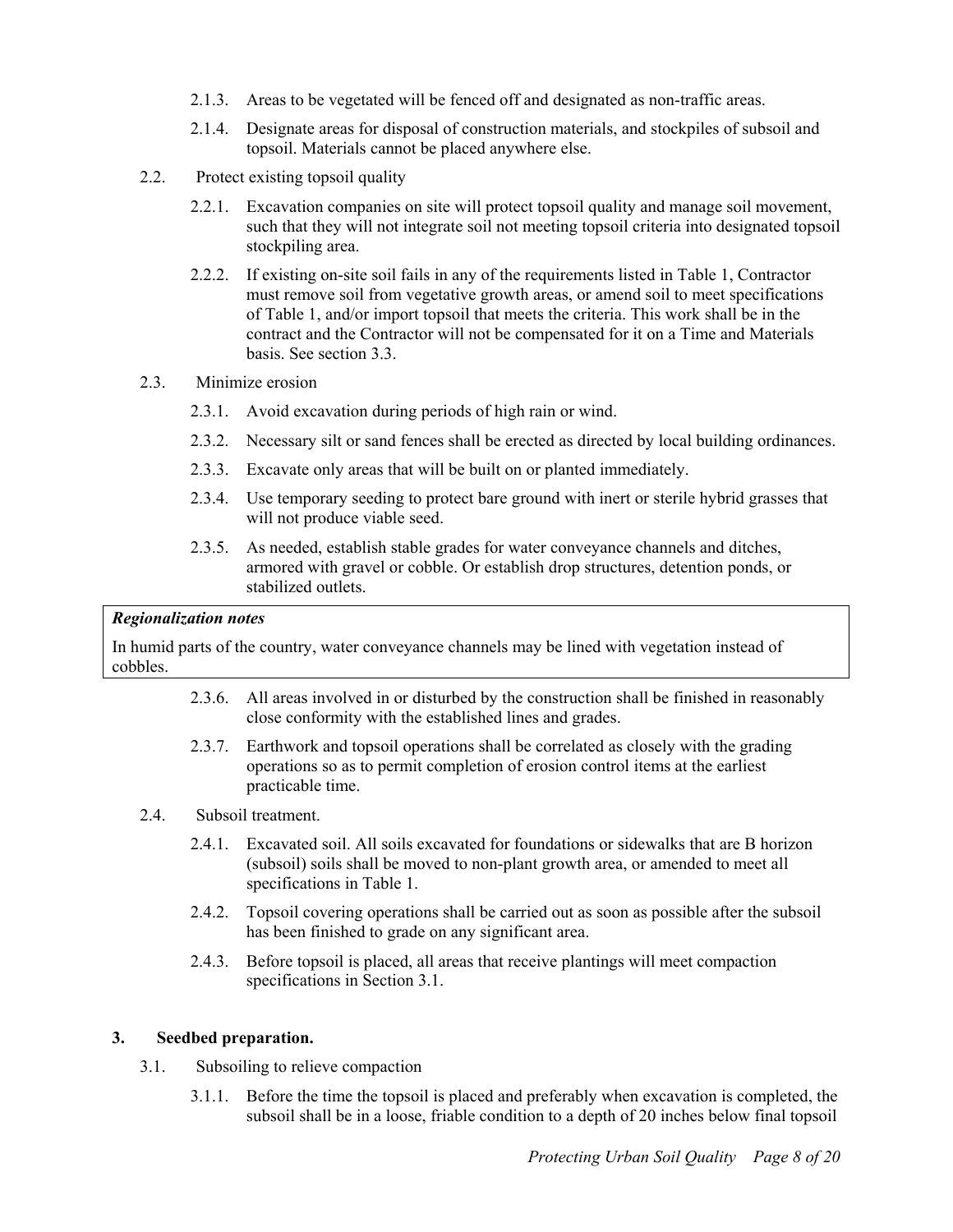grade and there shall be no erosion rills or washouts in the subsoil surface exceeding 3 inches in depth.

- <span id="page-8-0"></span>3.1.2. To achieve this condition, subsoiling, ripping, or scarification of the subsoil will be required as directed by the owner's representative, wherever the subsoil has been compacted by equipment operation or has become dried out and crusted, and where necessary to obliterate erosion rills. Subsoiling shall be required to reduce soil compaction in all areas where plant establishment is planned. Subsoiling shall be performed by the prime or excavating contractor and shall occur before topsoil placement.
- 3.1.3. Subsoiled areas shall be loosened to less than 1400 kPa (200 psi) to a depth of 20 inches below final topsoil grade. When directed by the owners representative, the Contractor shall verify that the subsoiling work conforms to the specified depth. To test for conformance, the Contractor shall use a cone penetrometer that meets standard ASAE Soil Testing Specifications of a 13/16 inch insertion rate per second.
- 3.1.4. Subsoiling shall form a two-directional grid. Channels shall be created by a commercially available, multi-shanked, parallelogram implement (solid-shank ripper). The equipment shall be capable of exerting a penetration force necessary for the site. No disc cultivators, chisel plows, or spring-loaded equipment will be allowed. The grid channels shall be spaced a minimum of 12 inches to a maximum of 36 inches apart, depending on equipment, site conditions, and the soil management plan. The channel depth shall be a minimum of 20 inches or as specified in the soil management plan. If soils are saturated, the Contractor shall delay operations until the soil will not hold a ball when squeezed. Only one pass shall be performed on erodible slopes greater than 1 vertical to 3 horizontal. When only one pass is used, work shall be at right angles to the direction of surface drainage, whenever practical.
- 3.1.5. Exceptions to subsoiling include areas within the dripline of any existing trees, over utility installations within 30 inches of the surface, where trenching/drainage lines are installed, where compaction is by design (abutments, footings, or inslopes), and on inaccessible slopes, as approved by the owner's representative. In cases where exceptions occur, the Contractor shall observe a minimum setback, as directed by the owner's representative. Archeological clearances may be required in some instances.
- 3.2. Preparations for topsoil installation
	- 3.2.1. Before topsoil installation, contractor shall ensure area to be covered is free from debris including deleterious materials, such as, but not limited to, building materials, plaster, paints and stains, concrete and stucco, road base type materials, petroleum based chemicals, oils, and other harmful materials. Contractor shall designate an area for these materials to be disposed in and shall follow local ordinances for disposal of said materials.
	- 3.2.2. Contractor shall give owner's representative sufficient notice before topsoil installation to allow inspection of the site to ensure that subsoil is free of debris and meets penetrability standards.
- 3.3. Topsoil quality and amendments
	- 3.3.1. The final, resulting topsoil must meet all of the mandatory criteria in Table 1. If existing topsoil fails in any of these requirements, Contractor must amend soil and/or import soil according to owners representative recommendations in order to meet listed requirements.
	- 3.3.2. Testing imported soil - Contractor will deliver ½ cubic foot representative sample of proposed topsoil to owner's representative for analysis. Owner's representative will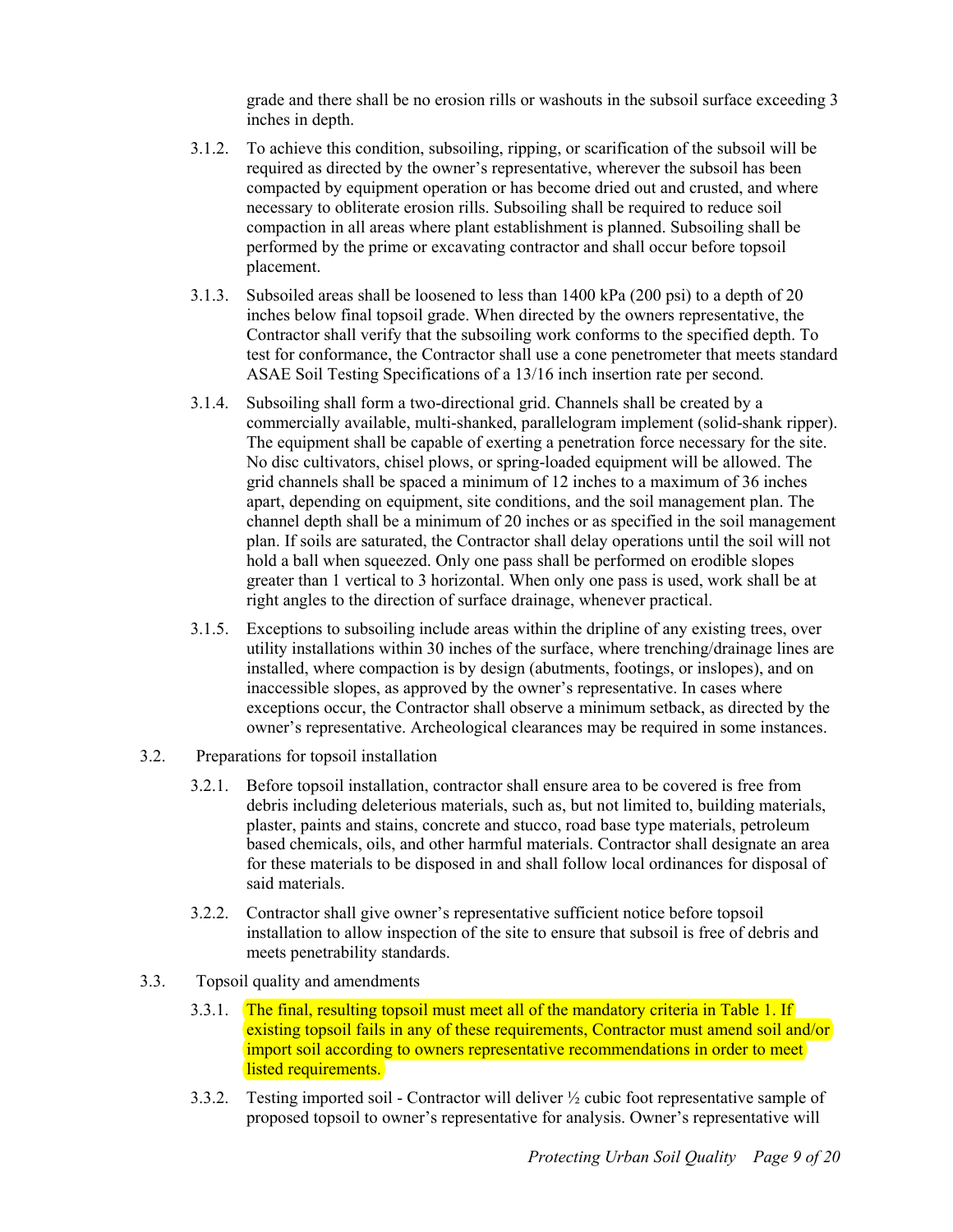analyze the soil and make the determination as to its quality according to criteria listed in Table 1. Owner reserves the right to refuse any topsoil that does not meet the specifications in Table 1. Results from these samples must be obtained before delivery can be made.

- <span id="page-9-0"></span>3.3.3. Amending topsoil - If imported or on-site topsoil fails in any of the requirements listed above, Contractor must amend soil according to owner's representative recommendations in order to meet listed requirements.
- 3.3.4. Topsoil and subsoil will be free from deleterious materials such as, but not limited to, building materials, plaster, paints and stains, concrete and stucco, road base-type materials, petroleum based chemicals, oils and other materials as specified by owner's representative.
	- 3.3.4.1. Any soil contaminated as listed above will be excavated and transported to a non-vegetative area or disposed in accordance with local ordinances.
- 3.3.5. Mix amendments into soil before spreading. Suitable amendments shall meet the criteria in Table 2.
- 3.4. Topsoil installation
	- 3.4.1. Spread 2- 3 inches of approved topsoil on existing soil. Till added soil into existing soil with a rotary tiller that is set to a depth of 6 inches. Add an additional 4 inches of approved topsoil to bring the area up to grade.
	- 3.4.2. Contractor shall give notice to owner's representative 48 hours before topsoil installation to allow inspection of the site during placement of topsoil. Owner will pay fees for site inspection.
- 3.5. Seedbed finishing operations
	- 3.5.1. Remove all fragmented material over ¾ inch in diameter.
	- 3.5.2. Bring soil up to grade with additional topsoil.
	- 3.5.3. If owner's representative recommends fertilizer, apply and mix fertilizer into installed topsoil to a depth of 3 inches.
	- 3.5.4. The seedbed shall then be smoothed with a cultivator-type tillage tool. Soil shall be prepared to seedbed standards which include compaction levels not to exceed 1400kPa according to ASAE cone penetrometer measurement guidelines.
	- 3.5.5. All tilling shall be parallel to the contours.
	- 3.5.6. Ruts and wheel tracks in the seedbed from seedbed preparation are to be removed just prior to seeding.
	- 3.5.7. The owner's representative must approve seedbed preparation before planting or seeding begins. Site shall be inspected for ruts and deleterious materials; and for penetrability, infiltration, and depth as specified in Table 1.
	- 3.5.8. Before or after planting, 2-3 inches of mulch will be applied to all areas not protected by grass or other plants.
- 3.6. Water quality
	- 3.6.1. Water to be used for irrigation that is not from a municipal water supply must be tested for salinity, SAR, boron, bicarbonate, chloride, residual sodium carbonate, sulfate, and pH. To submit sample, use a clean 16 oz glass or plastic container with a leak-proof lid. Samples from wells shall be taken from water source (pump) that has been running for at least 30 minutes. Samples from streams shall be taken from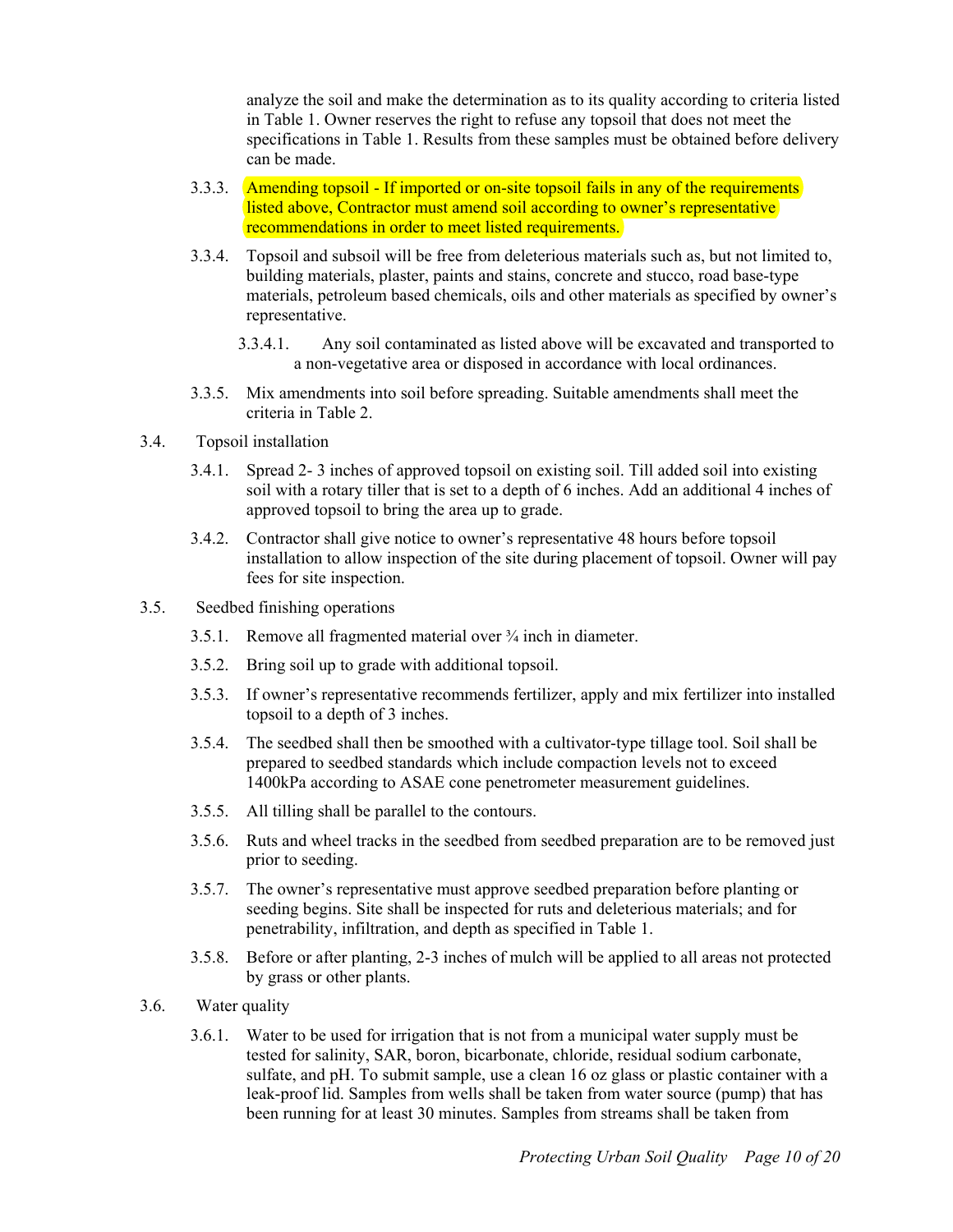running water. Sample shall be refrigerated until it is submitted to owner's representative for analysis.

#### <span id="page-10-0"></span>**4. Compliance with testing**

- 4.1. Rights to test and inspect.
	- 4.1.1. Owner's representative reserves the right to inspect jobsite for conditions that would prevent execution of work as specified.
	- 4.1.2. Owner's representative reserves the right to take and analyze sample/s of materials for conformity to specifications at any time. Contractor shall furnish samples upon request of the owner's representative.
	- 4.1.3. Contractor agrees to immediately remove rejected materials from the site, at Contractor's expense. The Contractor shall pay cost of testing materials.
- 4.2. Mandatory test points.
	- 4.2.1. Before grading. As described in Section 1.2, existing topsoil must be tested before any excavation activities. Inspector will verify the fencing off of soils and vegetation identified in section 1.1 and as described in the soil management plan. Inspector will review with general contractor that topsoil stockpiling and other specified measures are incorporated into the work plan.
	- 4.2.2. During grading. Verify that proper erosion control methods are being used and that excavation and stockpiling of topsoil follows the soil management plan.
	- 4.2.3. After construction. As described in Sections 3.1.3 and 3.2, the subsoil shall be inspected before topsoil placement to ensure adequate penetrability and lack of debris. As described in Section 3.3, delivery tickets and test results of all imported soils and amendments will be examined to ensure that quantity and quality matches the soil management plan and the standards in Tables 1 and 2.
	- 4.2.4. During topsoil placement. As described in Section 3.4, contractor shall give owner's representative 48 hour notice to inspect site during topsoil placement.
	- 4.2.5. After topsoil placement. As described in Section 3.5.8, topsoil shall be tested on-site before planting.
	- 4.2.6. Mulch verification. Verify placement of mulch as described in section 3.5.9.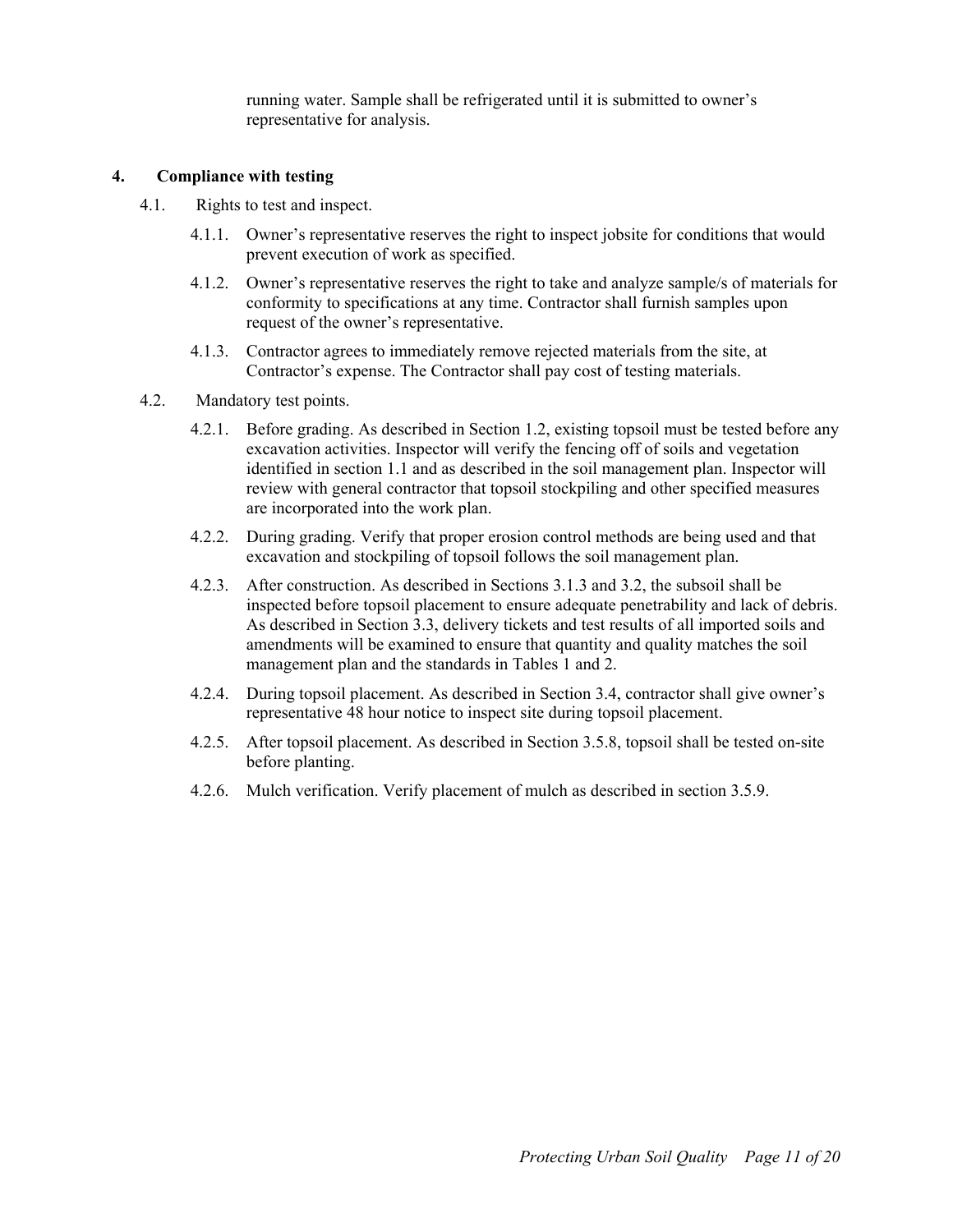# **APPENDICES**

# <span id="page-11-0"></span>**Appendix A: Tables of Soil Quality Standards**

#### **Table 1. Required soil tests and required parameters for final topsoil condition.**

(Based on Koenig and Isaman 1997)

Depending on site history, additional tests may be required including tests for zinc, copper, manganese, boron, cadmium, arsenic, lead, and sulfate.

| <b>Topsoil characteristic</b>               | <b>Test Method</b>            | <b>Required final condition</b>               |
|---------------------------------------------|-------------------------------|-----------------------------------------------|
| <b>Laboratory tests</b>                     |                               |                                               |
| Soluble salts (EC) dS/m or mmho/cm          | saturated paste               | < 2.5                                         |
| Sodium adsorption ratio (SAR)               | saturated paste               | $\leq$ 2                                      |
| $pH(-log [H+])$                             | saturated paste               | 6.0 to 7.5                                    |
| Sand $(\% )$                                | Hydrometer                    | < 70                                          |
| Silt $(\%)$                                 | Hydrometer                    | < 70                                          |
| Clay $(\%)$                                 | Hydrometer                    | $<$ 30                                        |
| Texture class*                              |                               | Texture must be L, SiL, SCL,<br>SL, or CL     |
| Organic Matter (%)                          | Loss on Ignition / Ash        | $\geq 5$                                      |
| Coarse fragments $(\% )$ - up to 2cm        | Sieving                       | $\overline{0}$                                |
| Nitrate-nitrogen (ppm or mg N/kg soil)      | $Ca(OH)2$ extract             | Report level to allow proper<br>fertilization |
| Phosphorus (ppm or mg P/kg soil)            | Olsen NaHCO <sub>3</sub>      | >20                                           |
| Potassium (ppm or mg K/kg soil)             | Olsen Na $HCO3$               | > 150                                         |
| Iron (ppm or mg Fe/kg soil)                 | <b>DTPA</b>                   | >10                                           |
| Carbon: Nitrogen Ratio                      | Combustion / Leco             | <20:1                                         |
|                                             | Instrument                    |                                               |
| <b>On-site tests</b>                        |                               |                                               |
| Penetrability                               | <b>ASAE Soil Testing</b>      | $\leq$ 1400kPa (200 psi) down to a            |
|                                             | Specifications of a 20 mm     | $10$ " depth                                  |
|                                             | $(13/16$ inch) insertion rate |                                               |
|                                             | per second and soil           |                                               |
|                                             | moisture at field capacity    |                                               |
| Bulk density (alternative to penetrability) |                               | See notes below.                              |
| Infiltration rates (inches/hour)            | <b>ASAE Soil Testing</b>      | $>0.6 - 2$                                    |
|                                             | Specifications                |                                               |
| Topsoil depth                               |                               | $>4$ "                                        |

 $*L =$ loam; SiL = Silt loam; SCL = sandy clay loam; SL = sandy loam; CL = clay loam; SiCL = Silty clay loam; LS = loamy sand;  $SC =$  sandy clay;  $SiC =$  silty clay;  $S =$  sand;  $Si =$  silt;  $C =$  clay. \*\* soil fragments > 2 mm in diameter. This guideline also includes no fragments larger than 1 inch in diameter.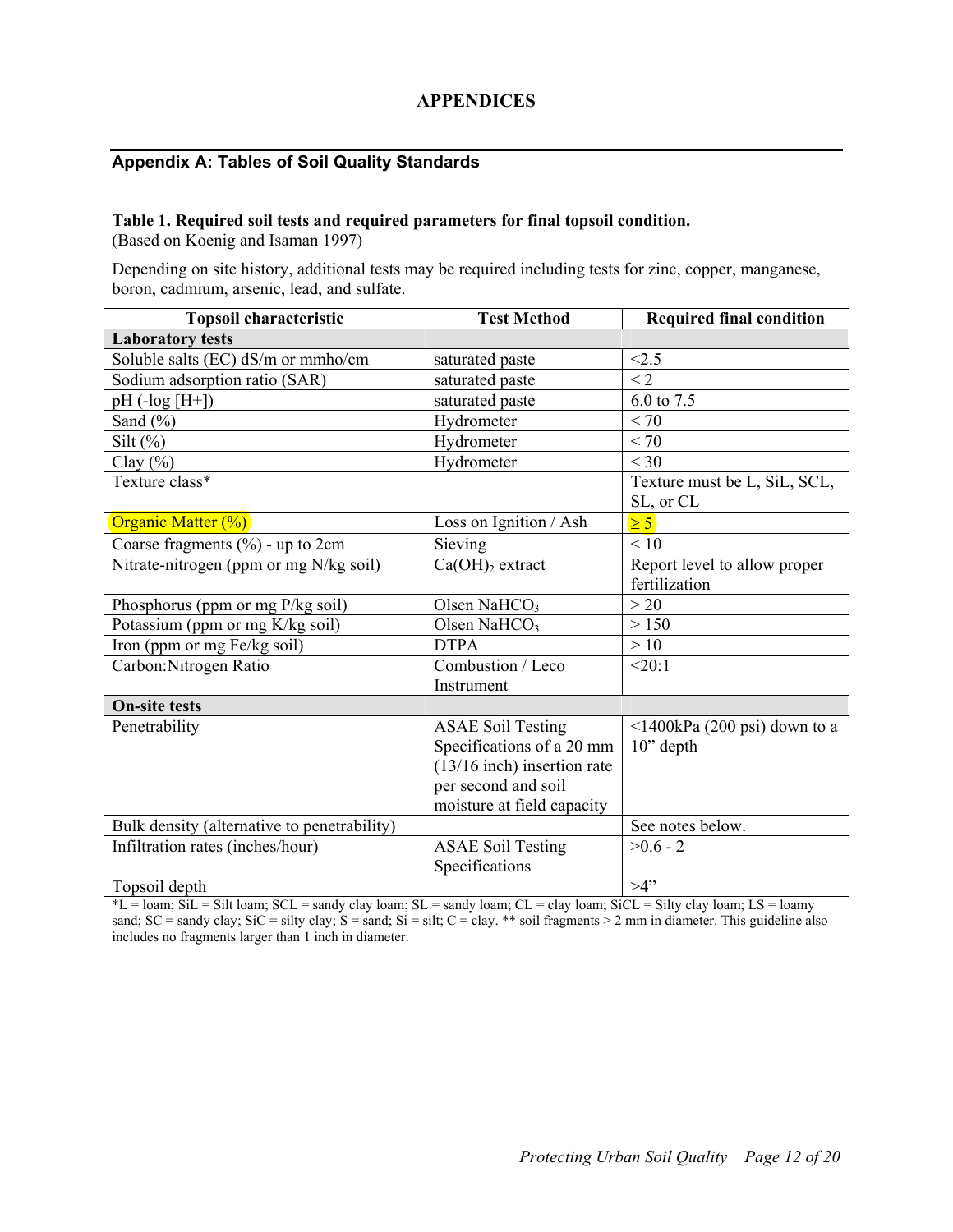# *Regionalization Notes for Table 1*

#### *Preserving vs. manipulating soils*

If an existing soil is functioning well, it may be better to leave it undisturbed even if it does not meet standards such as those for texture, % organic matter, or coarse fragments.

#### *Soluble salts*

Ideally, the limit for soluble salts should be set at 2 dS/m. However, this standard may be impractical in arid regions. Salinity levels of 1.5 dS/m can affect growth of some sensitive plants.

# *Sodium adsorption ratio (SAR)*

Interpretation of SAR values depends in part on Ca levels.

# *pH*

Depending on local conditions and the desired plantings, a pH as low as 5.5 may be acceptable.

In some regions, undesirable acid sulfate materials can be a problem. They may appear like black "topsoil" and are near neutral when freshly excavated. To prevent their use, require that the pH of topsoil be > 4.5 after drying, re-wetting, and incubating for 7 days.

#### *Texture*

This document uses agronomic rather than engineering terminology to describe soil texture. Most soil test labs will use these agronomic terms.

If soil textures outside of these standards are allowed, special consideration must be given to plant choices, irrigation systems, and minimizing traffic.

Topsoil texture should not be significantly different than the texture of the underlying material. It is especially important to "zip" together the two layers if they have different textures.

#### *Organic matter*

Many naturally productive soils contain less than 5% organic matter, but more can be required for disrupted urban/suburban soils. The higher levels substantially improve soil function and amendments are practical to add at the time of construction. Guidelines from the Soils for Salmon program in the high rainfall areas of Washington and Oregon require 10% organic matter in planting beds and 5% for turf areas. Levels greater than 5% could cause salt problems in arid regions. Levels greater than 10% could result in subsidence if organic matter decomposes faster than it is replenished.

Organic matter requirements might be adjusted for soil texture because coarse, sandy soils can hold less organic matter than heavy, clayey soils. On the other hand, organic matter is especially beneficial for improving the naturally low nutrient and water holding capacities of coarse soils.

#### *Nutrients*

When setting local standards, specify the type of test appropriate to the region.

# *Bulk density*

Penetrometer and infiltration measurements are better indicators of soil structure and function than bulk density. Bulk density is an acceptable alternative to a penetrability test if it is measured in place (*in situ*). For instructions, see Chapter 4 of the Soil Quality Test Kit Guide available from the USDA-NRCS at http://soils.usda.gov/sqi. Measuring *in situ* bulk density can be less expensive but more time consuming than measuring penetrability. *Ex situ* bulk density tests, in which a soil sample is sent to a lab, provides little information because much of the soil structure is lost before bulk density is measured. If bulk density is used, use the following table for standards (NRCS 1998).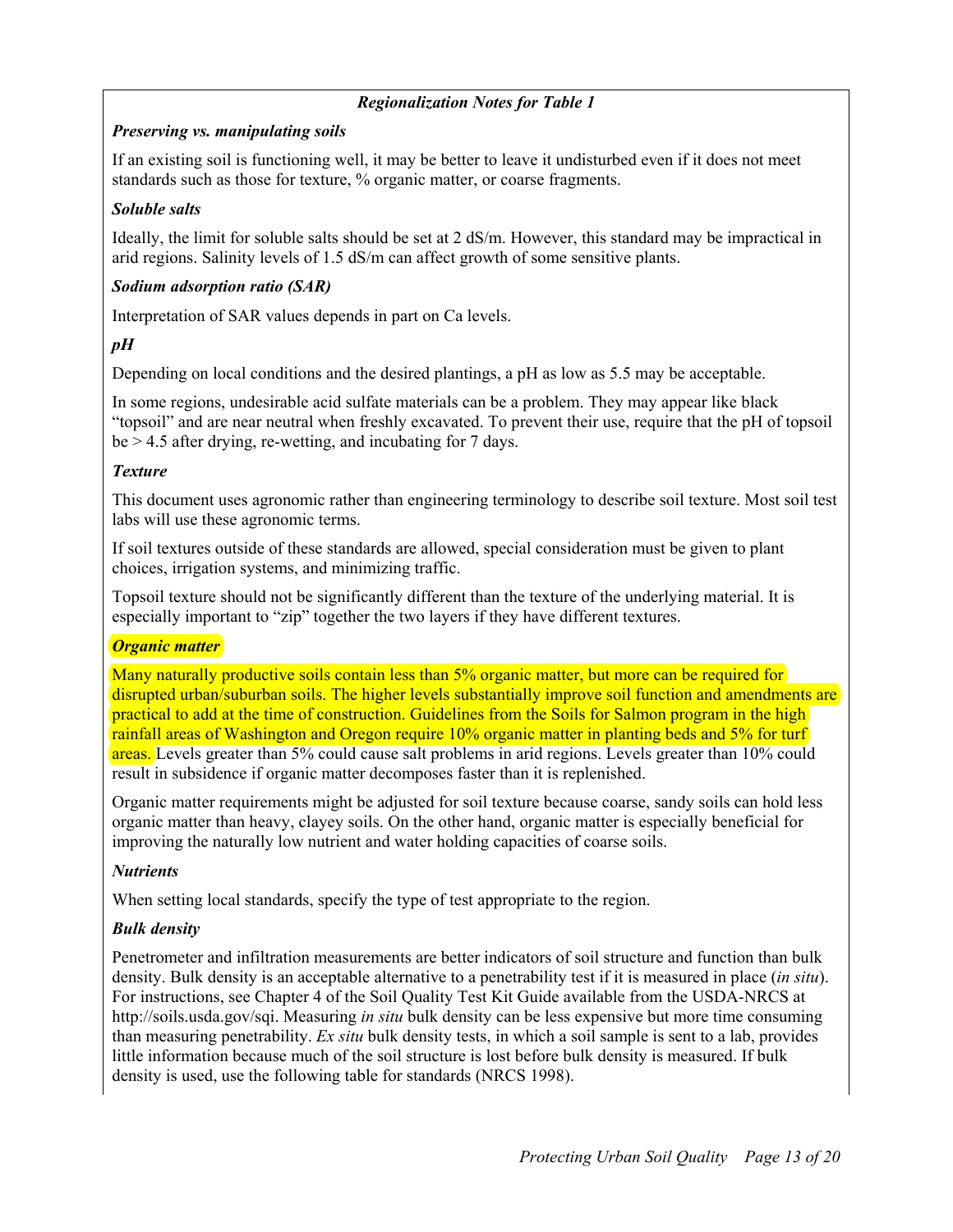| Soil texture                                                      | Ideal bulk<br>densities<br>(g/cm3) | Bulk densities that<br>may affect root<br>growth<br>(g/cm3) | Bulk densities that<br>restrict root growth<br>(g/cm3) |
|-------------------------------------------------------------------|------------------------------------|-------------------------------------------------------------|--------------------------------------------------------|
| Sands, loamy sands                                                | < 1.60                             | 1.69                                                        | >1.80                                                  |
| Sandy loams, loams                                                | < 1.40                             | 1.63                                                        | >1.80                                                  |
| Sandy clay loams,                                                 |                                    | 1.60                                                        |                                                        |
| loams, clay loams                                                 | < 1.40                             |                                                             | >1.75                                                  |
| Silts, silt loams<br>Silt loams, silty clay                       | < 1.30                             | 1.60                                                        | >1.75                                                  |
| loams                                                             | < 1.10                             | 1.55                                                        | >1.65                                                  |
| Sandy clays, silty clays,<br>some clay loams (35-<br>$45\%$ clay) | < 1.10                             | 1.49                                                        | >1.58                                                  |
| Clays $($ >45% clay $)$                                           | < 1.10                             | 1.39                                                        | >1.47                                                  |

# *Topsoil depth*

A depth standard of 4" is minimal, and is suitable for turf. Greater topsoil depths should be required for other landscaping vegetation including trees, shrubs, and flowerbeds.

# *Soil structure*

Consider adding a soil aggregation standard. Some materials such as dredge spoils can be doctored to meet all the topsoil requirements, but are utterly structureless. The infiltration test might fail to indicate this problem if the material has just been loosely installed. For examples of soil structure tests, see chapters 8, 9, and 11 in the NRCS Soil Quality Test Kit Guide (NRCS 1998).

# *Qualitative measures*

If some of these tests are considered cost prohibitive, some may be replaced with qualitative measures. For example, the Soils for Salmon program in Washington and Oregon developed a "Field Guide for Verifying Soil Depth & Quality in New Landscapes" which describes a systematic method for testing topsoil and mulch depth and penetrability using a shovel and a rod penetrometer.

| <b>Characteristics</b> | <b>Compost soil amendment</b>      | <b>Mulch or topdressing</b>                   |
|------------------------|------------------------------------|-----------------------------------------------|
| Color                  | Dark brown to black                | Light to dark brown – resembles shredded bark |
| Odor                   | Should have good earthy odor       | Should have no objectionable odor             |
| Particle Size          | $\langle \frac{1}{2} \rangle$ inch | $> \frac{1}{2}$ inch                          |
| pH                     | $4.5 - 8.0$                        | $4.5 - 8.0$                                   |
| Soluble salt (EC)      | $\leq$ 5                           | $\leq 6$                                      |
| dS/m                   |                                    |                                               |
| Carbon-to-             | ${}<$ 20:1                         | > 50:1                                        |
| Nitrogen Ratio         |                                    |                                               |

# **Table 2. Required parameters for compost or soil amendments.** (Based on Farrell-Poe et al. 1997)

# *Regionalization Notes for Table 2*

# *pH*

In some regions, undesirable acid sulfate materials can be a problem. They may appear like black "topsoil" and are near neutral when freshly excavated. To prevent their use, require that the pH of amendments be  $> 4.5$  after drying, re-wetting, and incubating for 7 days.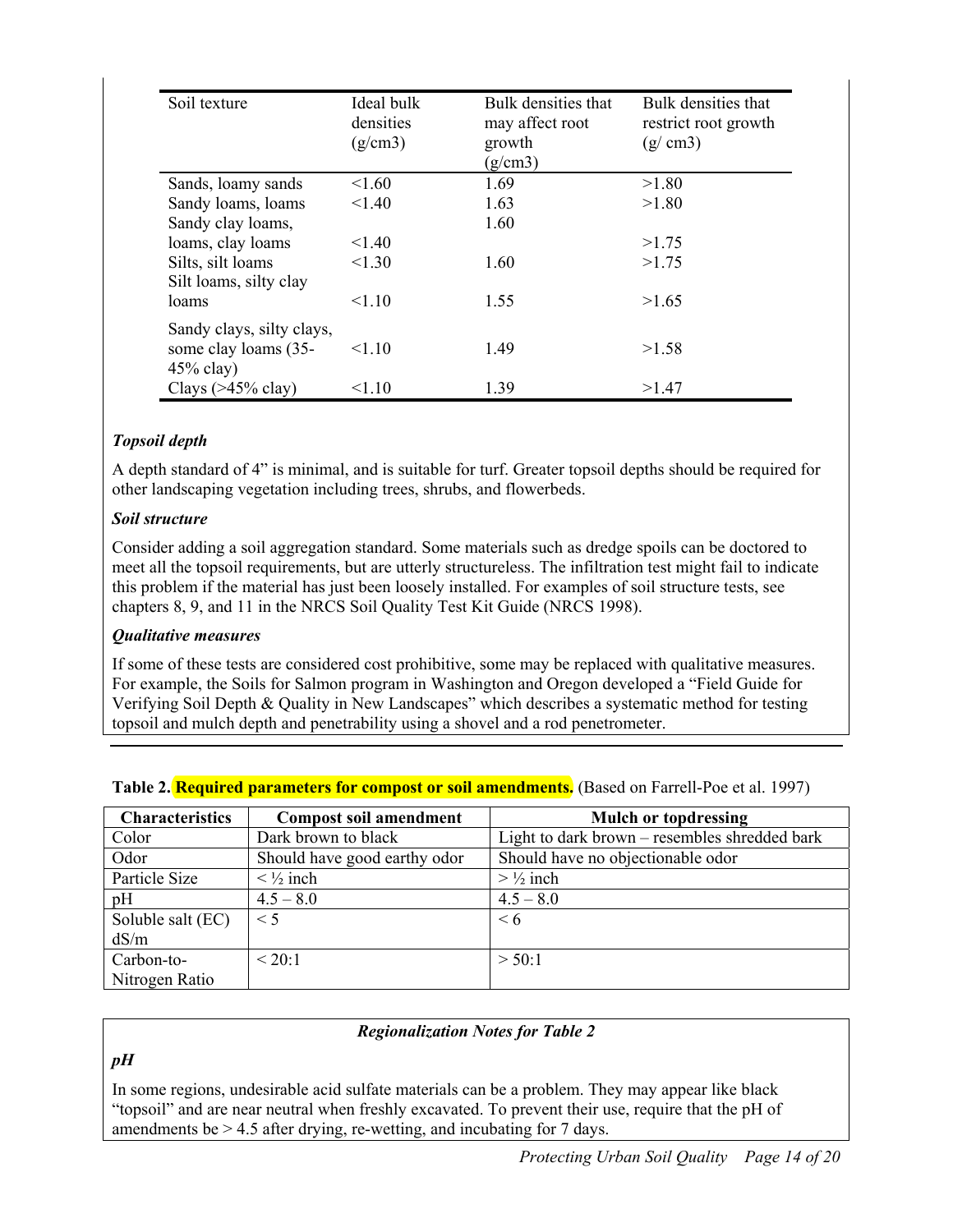#### *Soluble salt*

Note that this soluble salt limit can preclude the use of manure in arid regions. In areas with  $>25$ " annual precipitation, a salt standard may not be necessary.

#### *Stability*

Compost stability is an important characteristic of compost, but is not included in Table 2 because standards have not been established. In a well-aerated pile, "unfinished" or "unstable" compost has a high rate of biological activity, consumes nitrogen and oxygen, and generates heat,  $CO<sub>2</sub>$ , and water vapor. "Finished" or stable compost has higher levels humic substances and low levels of nitrate and ammonium. Depending on the feedstock used, some unstable composts may trigger nitrogen deficiency in plants. If stored anaerobically (without mixing), unstable compost may develop odors and growthinhibiting compounds.

Indicators of stability may include a growth screening test and a respiration test.

#### *Further resources*

For more detail about compost parameters contact the U.S. Composting Council.

| <b>INTERPRETIVE GUIDELINES FOR IRRIGATION WATER ANALYSIS</b> |          |                           |                    |                    |
|--------------------------------------------------------------|----------|---------------------------|--------------------|--------------------|
| Parameter                                                    | Units    | <b>Potential Problems</b> |                    |                    |
|                                                              |          | None                      | Increasing         | Severe             |
| Sodium (Na)                                                  | mg/      | < 70                      | 71 - 180           | >180               |
| Chloride (CI)                                                | mg/      | < 70                      | 71 - 300           | > 300              |
| Conductivity                                                 | mmhos/cm | ${}_{0.75}$               | $0.76 - 3.0$       | > 3.0              |
| pН                                                           |          | $5.5 - 7.5$               | $< 5.5$ or $> 7.5$ | $< 4.5$ or $> 8.5$ |
| Bicarbonate (HCO <sub>3</sub> )                              | mg/      | < 40                      | $41 - 180$         | >180               |
| Carbonate (CO3)                                              | mg/      | < 15                      | $16 - 20$          | > 20               |
| Boron (B)                                                    | mg/      | ${}_{0.5}$                | $0.6 - 2.0$        | > 2.0              |
| Sodium Absorption Ratio (SAR)                                |          | $\leq$ 3                  | $4 - 6$            | > 6                |

# **Table 3. Standards for Irrigation Water**

Table from A & L Great Lakes Laboratories:

[http://algreatlakes.com/FactSheets/pdf/ALGLFS20\\_Interpreting\\_Irrigation\\_Water\\_Analysis.PDF](http://algreatlakes.com/FactSheets/pdf/ALGLFS20_Interpreting_Irrigation_Water_Analysis.PDF)

*Regionalization Notes for Table 3* 

*Sodium adsorption ratio (SAR)* 

Interpretation of SAR values depends in part on Ca levels.

*Water analysis standards from non-commercial labs:* 

Utah State University Analytical Labs <http://www.usual.usu.edu/>

University of Nebraska - Lincoln: <http://www.ianr.unl.edu/pubs/water/g328.htm>

Wyoming Department of Agriculture: <http://wyagric.state.wy.us/aslab/IrgWExpl.htm>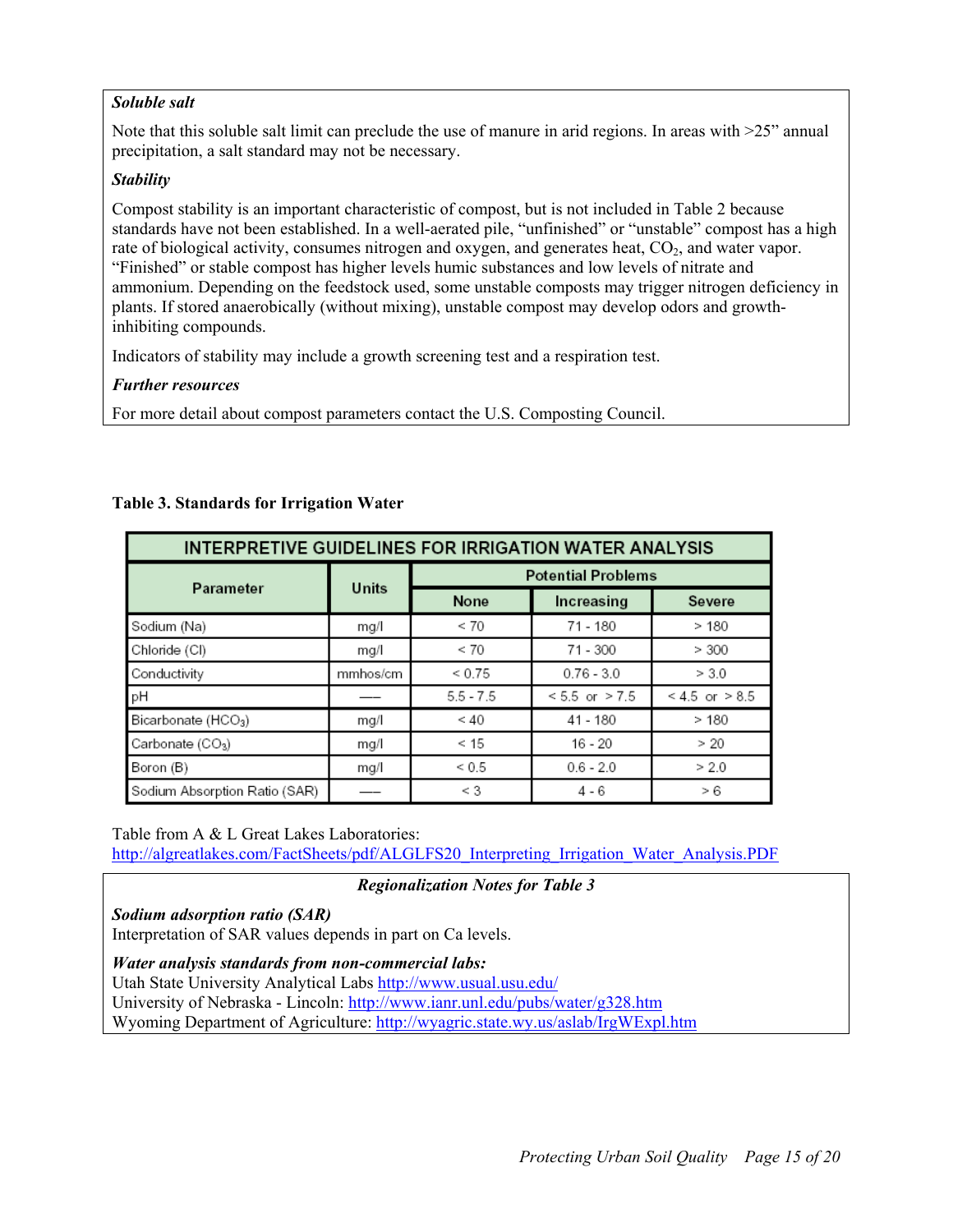# <span id="page-15-0"></span>**Appendix B: Soil Quality Inspection Form for Landscapes**

Site

Owner's name and contact info

Contractors' name(s) and contact info

| <b>Date</b>           | <b>Criteria</b>                                                         | Notes.<br>If criteria are not met after initial inspection, include:                                                                    |
|-----------------------|-------------------------------------------------------------------------|-----------------------------------------------------------------------------------------------------------------------------------------|
| passed                |                                                                         | date of initial test,                                                                                                                   |
|                       |                                                                         | criteria failed, and<br>$\bullet$                                                                                                       |
|                       |                                                                         | follow-up.<br>٠                                                                                                                         |
|                       | Prior to start of construction                                          |                                                                                                                                         |
|                       | Site history has been conducted.<br>Prior uses have been analyzed.      | Specify any additional hazardous materials tests.                                                                                       |
|                       | Cleared for Hazardous Materials                                         |                                                                                                                                         |
|                       | Existing topsoil meets standards<br>in Table 1.                         | List test results for standards that were not met, and list amendments that<br>must be added to bring existing topsoil up to standards: |
|                       | No-traffic areas have been<br>correctly fenced off.                     |                                                                                                                                         |
| <b>During grading</b> |                                                                         |                                                                                                                                         |
|                       | Proper erosion control methods<br>are being used                        |                                                                                                                                         |
|                       | Excavation and stockpiling of<br>topsoil is being done correctly.       |                                                                                                                                         |
|                       | Prior to topsoil placement                                              |                                                                                                                                         |
|                       | Imported soil meets criteria in<br>Table 1.                             |                                                                                                                                         |
|                       | Imported amendments meet<br>criteria in Table 2. Specify<br>amendments: |                                                                                                                                         |
|                       |                                                                         |                                                                                                                                         |
|                       | Subsoil penetrability is less than<br>1400 kPa down to 12".             |                                                                                                                                         |
|                       | Water to be used on the site<br>meets criteria listed in Table 3.       |                                                                                                                                         |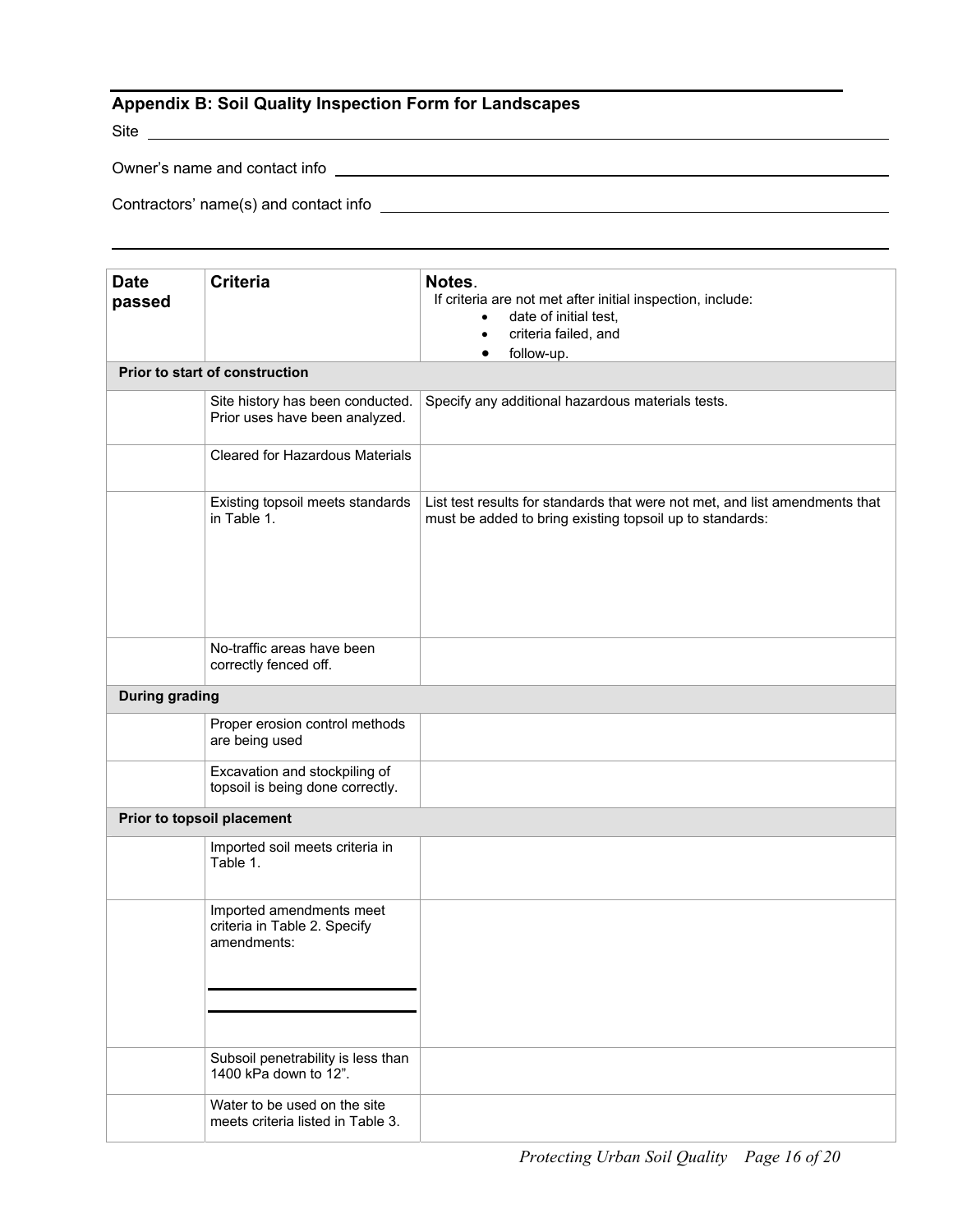|                 | Irrigation system plan and<br>equipment is approved for<br>efficiency. Consider:                                                                                                                                                                                                     |                             |
|-----------------|--------------------------------------------------------------------------------------------------------------------------------------------------------------------------------------------------------------------------------------------------------------------------------------|-----------------------------|
|                 | Topography, climate, erosion,<br>equipment, scheduling,<br>vegetation to be grown, soil, and<br>other.                                                                                                                                                                               |                             |
|                 | Area is free from debris<br>including materials such as<br>building materials, plaster, paints<br>and stains, concrete and stucco,<br>road base type materials,<br>petroleum based chemicals, oils,<br>all rock larger than 3/4 inch in<br>diameter, and other harmful<br>materials. |                             |
|                 | Contractor has disposed of<br>above materials in accordance<br>with local ordinances.                                                                                                                                                                                                |                             |
|                 | Contractor has provided 48<br>hours prior notice and made<br>arrangements with owners<br>representative to inspect site<br>during topsoil placement.                                                                                                                                 |                             |
|                 | At time of topsoil placement<br>contractor has supplied copies<br>of soil/s report/s to inspector.                                                                                                                                                                                   |                             |
|                 | Prior to planting, after topsoil installation.                                                                                                                                                                                                                                       |                             |
|                 | Soils meet criteria in Table 1 for<br>penetrability.                                                                                                                                                                                                                                 |                             |
|                 | Soils meet criteria in Table 1 for<br>infiltration rates.                                                                                                                                                                                                                            |                             |
|                 | Soils meet criteria in Table 1 for<br>topsoil depth.                                                                                                                                                                                                                                 | Range of measured values: _ |
| After planting. |                                                                                                                                                                                                                                                                                      |                             |
|                 | Mulch has been applied.                                                                                                                                                                                                                                                              |                             |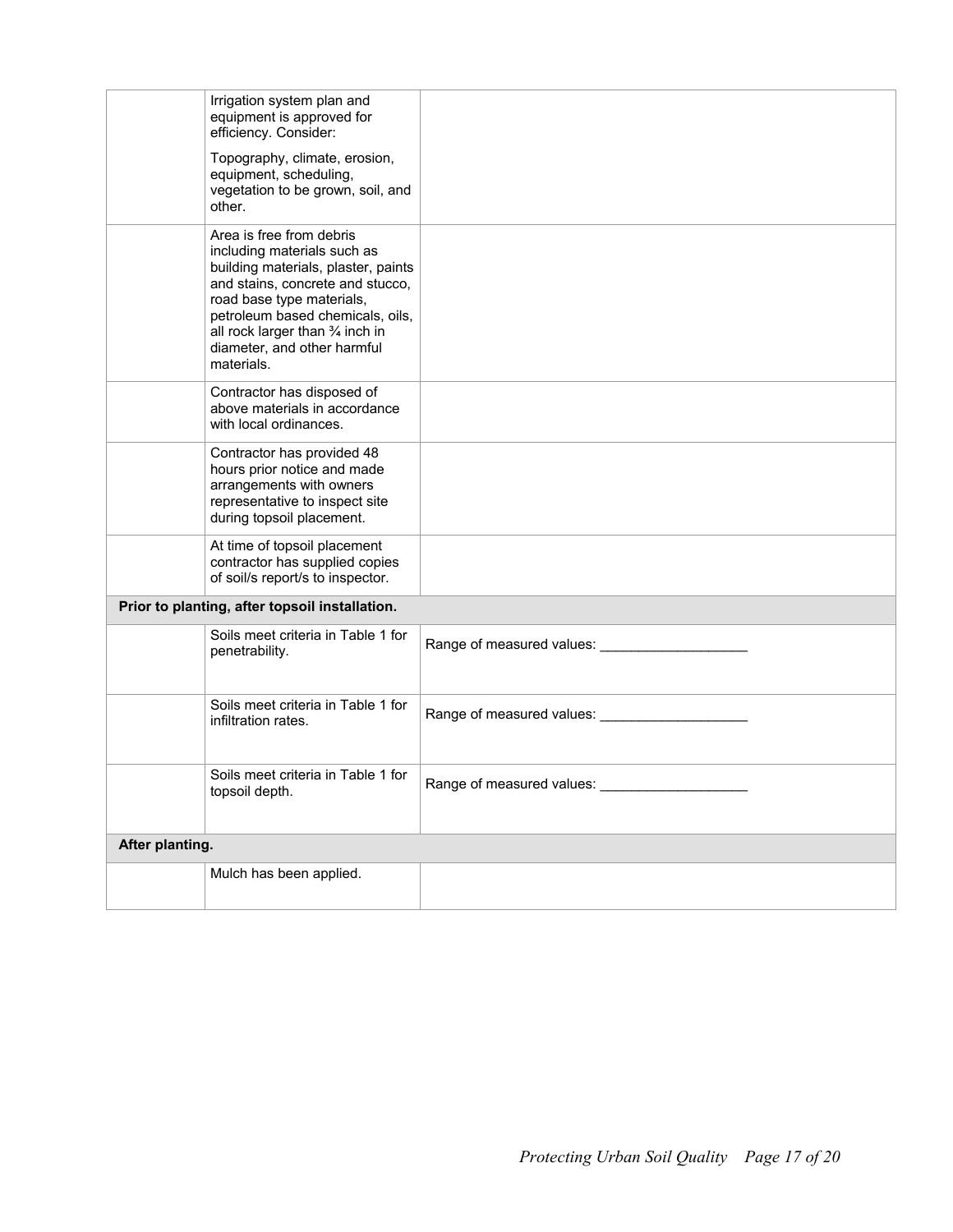#### <span id="page-17-0"></span>**Appendix C: Resources**

Many local entities have standards, ordinances, and specifications related to the soil quality issues raised in this document. Look for them by contacting local offices of highway departments, landscaping divisions, USDA-Rural Development, USDA-Natural Resources Conservation Service, US EPA, and others. The list below is a small sample of existing resources.

#### **Some key words to use in searches include:**

- Bioretention, rain gardens The use of green space to manage runoff within small, depressed landscaped areas.
- Compost berms and blankets The use of organic materials to control sediment runoff from construction sites.

Erosion and sedimentation control

Low impact development

Stormwater management – Stormwater management often focuses on controlling and directing flow only after it leaves a property. Look for management approaches that consider hydrologic functions on the landscape, including soil properties such as infiltration, water holding capacity, drainage, recharge, discharge, and evaporation.

Topsoil materials

Urban conservation

#### **Regional resources**

*Soils for Salmon* 

[http://www.soilsforsalmon.org](http://www.soilsforsalmon.org/) (Washington) [http://www.soilsforsalmonoregon.org](http://www.soilsforsalmonoregon.org/) (Oregon)

*Soils for Salmon* is a highly-developed program addressing soil quality issues in the context of stormwater management and urban/suburban development. Look to the *Soils for Salmon* program for detailed examples for implementing most of the issues raised in this document.

Guidelines are formalized in their "Stormwater Management Manual for Western Washington" [http://www.ecy.wa.gov/programs/wq/stormwater/manual.html.](http://www.ecy.wa.gov/programs/wq/stormwater/manual.html) Especially note Volume II: "Construction Stormwater Pollution Prevention," and Volume V, Chapter 5: "On-site Stormwater Management," including BMPT5.13 Soil quality and depth.

A good place to start is the companion document: "Guidelines and resources for implementing soil depth and quality BMPT5.13," and the associated "Field Guide for Verifying Soil Depth & Quality in New Landscapes". Look for these on the Soils for Salmon sites [\(http://www.soilsforsalmon.org\)](http://www.soilsforsalmon.org/).

# *Other Pacific Northwest resources*

"Restoring Soil Health to Urbanized Lands." Oregon Department of Environmental Quality. <http://www.deq.state.or.us/wmc/solwaste/documents/restoringsoilhealth.pdf>

Washington State Department of Transportation.

<http://www.wsdot.wa.gov/eesc/cae/design/roadside/SBwebsite/mainpage/Index.html>. Includes information on soil amendments and specifications.

Ecologically Sound Lawn Care Report. [http://www.seattle.gov/util/lawncare/LawnReport.htm.](http://www.seattle.gov/util/lawncare/LawnReport.htm) Includes information on the effect of practices on the soil.

*Iowa State University, Agricultural and Biosystems Engineering*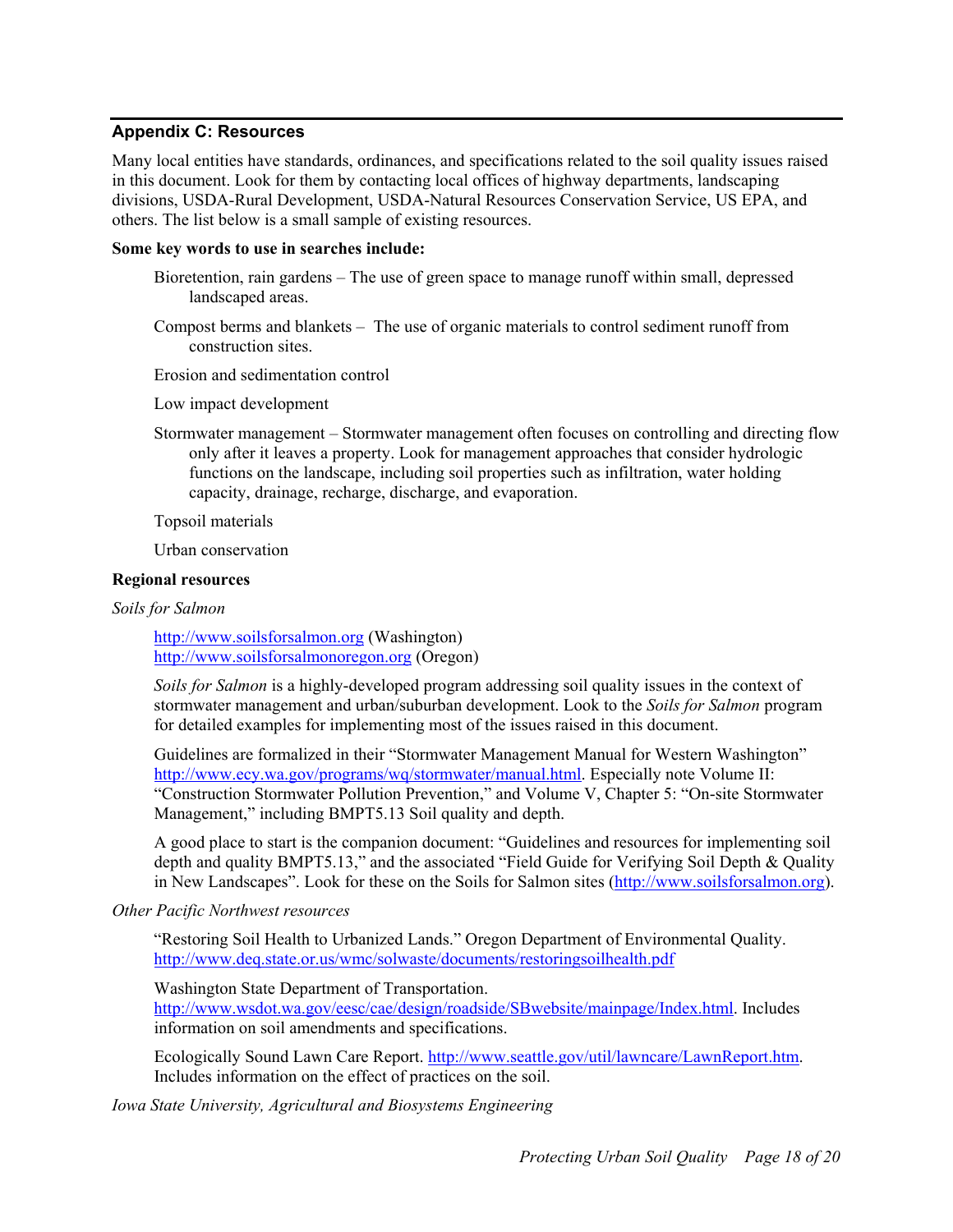[http://www.eng.iastate.edu/compost/index.html.](http://www.eng.iastate.edu/compost/index.html) Describes research on the use of compost in roadside projects.

#### *USDA-NRCS Illinois Urban Manual*

<http://www.il.nrcs.usda.gov/technical/engineer/urban/>. Copies available from the Lake County Soil and Water Conservation District. Includes detailed NRCS practice standards for urban settings.

*Compost berms and blankets* 

Texas Department of Transportation compost specifications. <http://www.dot.state.tx.us/des/landscape/compost/specifications.htm>

"Compost Utilization for Erosion Control." Cooperative Extension Service, University of Georgia. <http://www.ces.uga.edu/pubcd/B1200.htm>

"Compost Coverage." Erosion Control Magazine. [http://www.forester.net/ec\\_0105\\_compost.html](http://www.forester.net/ec_0105_compost.html) 

"Erosion Control and Environmental Uses For Compost" <http://www.p2pays.org/ref/11/1015810.pdf>. From "Composting in the Southeast" conference. Full proceedings at [http://www.p2pays.org/ref/11/10158.htm.](http://www.p2pays.org/ref/11/10158.htm)

#### *Biofiltration, bioretention, rain gardens*

Street edge alternatives<http://www.ci.seattle.wa.us/util/SEAStreets/default.htm>(Click on "technical information" to view soil specifications.)

Rain gardens of West Michigan.<http://www.raingardens.org/>

Rain gardens in Minnesota. [http://www.mninter.net/~stack/rain/.](http://www.mninter.net/~stack/rain/) See the list of links.

#### *Low Impact Development*

Prince George's County, Maryland. [http://www.goprincegeorgescounty.com](http://www.goprincegeorgescounty.com/) Use the left navigation bars to go to: Government/Agency Index/Environmental Resources/Programs and Planning/Low Impact Development. This focuses on stormwater management through hydrology management.

Puget Sound Action Team, Low Impact Development [http://www.psat.wa.gov/Programs/LID.htm.](http://www.psat.wa.gov/Programs/LID.htm)

#### **National resources**

*Composting Council* 

US Composting Council 4250 Veterans Memorial Highway, Suite 275 Holbrook, NY 11741 Phone: 631-737-4931 Email: [admin@compostingcouncil.org](mailto:admin@compostingcouncil.org)

<http://www.compostingcouncil.org/>

"Field Guide to Compost Use" describes parameters for assessing compost.

*The International Society of Arboriculture* 

<http://www.treesaregood.com/>

*US EPA: Compost Use on State Highway Applications* 

http://www.epa.gov/epaoswer/non-hw/compost/highway/

Includes state compost specifications.

See also the EPA composting page:<http://www.epa.gov/epaoswer/non-hw/compost/index.htm>

*US EPA: Model ordinances to protect local resources*